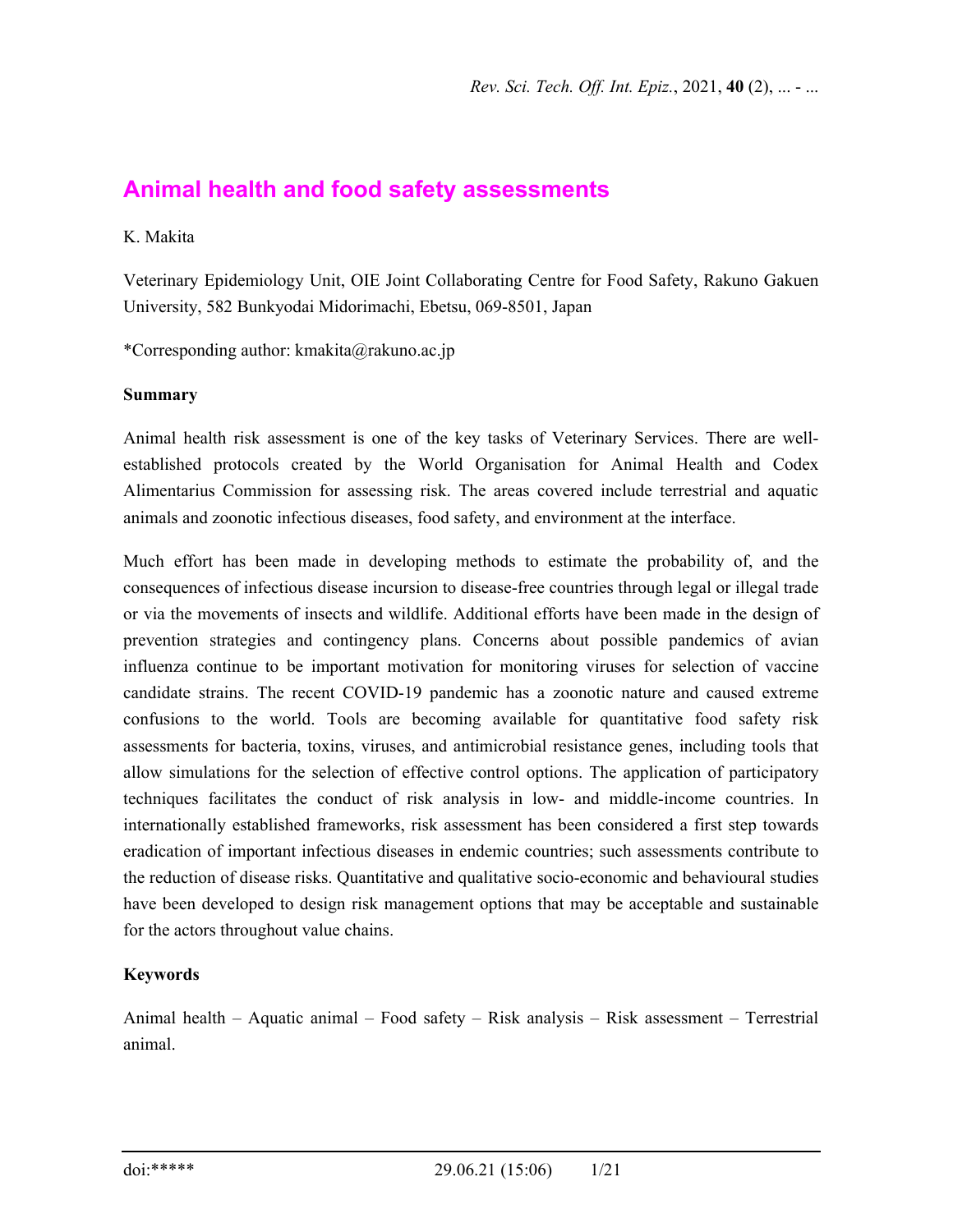#### **Introduction**

Animal health risk assessment is one of the key tasks of Veterinary Services. Risk is a probability of occurrence of an unfavourable event and its impact (1), and is a highly useful concept for management of terrestrial and aquatic animals and of zoonotic diseases. Trade in livestock and commodities of animal origin are vital to the global economy and have effects on the intensification of livestock systems of exporting countries. However, an importing country faces the risks of introduction of disease into domestic animal populations, and of food-borne diseases (FBDs) into the domestic human population; such risks must be carefully assessed before approval of importation. Such risks are encountered even when working within the legal framework for import/export trade. For instance, a recent risk assessment report suggested that the spread of African swine fever (ASF) into western and eastern European countries was due to legal trade in pigs and to the movement of wild boar, respectively (2). Moreover, pork products contaminated with ASF virus are being illegally carried in international passengers' luggage, as demonstrated by detection at customs check points in the international airports of several ASF-free countries (3). The risk from illegal importation of meat and meat products is not a new discussion, as outbreaks of foot and mouth disease (FMD), ASF, classical swine fever (CSF), and swine vesicular disease in countries formerly free from these diseases have been attributed to the feeding of waste meat to domestic pigs (4, 5, 6, 7, 8).

Over 60% of pathogens infecting humans are zoonotic (9), and terrestrial and aquatic animalsource foods are the most important causes of FBDs in humans. Health authorities are generally responsible for the prevention and control of FBDs, but under the One Health concept, Veterinary Services are important stakeholders in conducting food safety risk assessments, particularly at the production phase. The global threat of antimicrobial resistance (AMR) is associated with FBDs, but AMR is a much more complex problem due to relationships with antimicrobial use (AMU) in animals, mobile genetic elements, and factors in humans, including travel, antimicrobial availability, nosocomial infection, and immune status.

Hereafter, risk assessment frameworks, their challenges and benefits, and the latest developments in this field are discussed.

#### **Frameworks for risk assessment**

There are useful frameworks of risk analysis for Veterinary Services in designing, implementing, and evaluating risk management. The World Organisation for Animal Health (OIE) import risk analysis framework consists of hazard identification, risk assessment, risk management, and risk communication  $(Fig. 1)$  (10).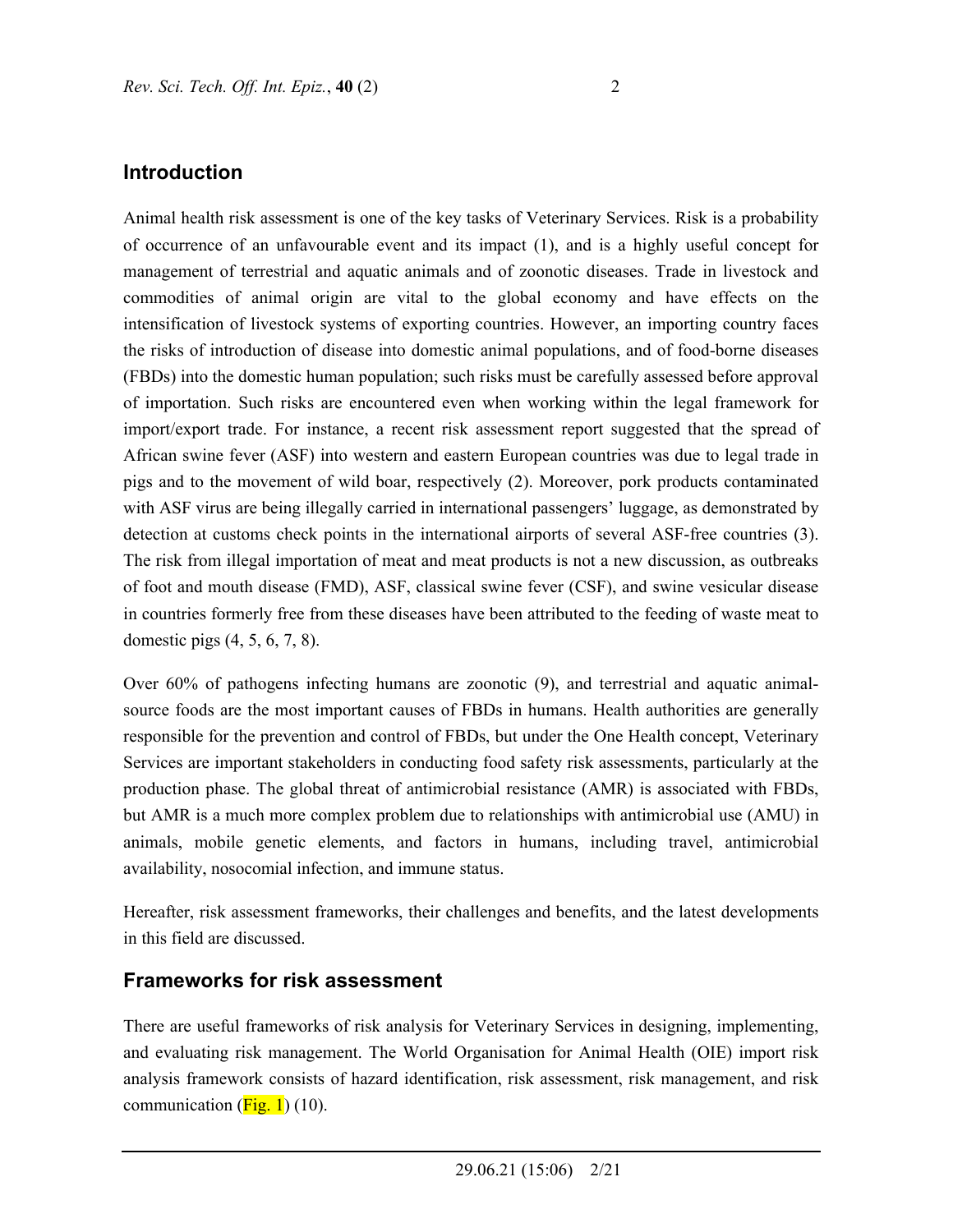Hazard identification involves identifying the pathogenic agents that potentially could produce adverse consequences associated with the importation of a commodity. Risk assessment comprises four steps, including:

- − release assessment (or entry assessment): assessing the probability of introduction of the agent with the commodity
- − exposure assessment: the probability of exposure of the agent to the animal population of the importing country
- − consequence assessment: the magnitude of the consequence caused to the importing country (e.g. expected final size of the infection, number of animals to be culled, or economic damage)
- − risk estimation: an integration of the three assessments.

The assessment results can be presented either qualitatively (for example, extremely high, high, medium, low, extremely low, and negligible) or quantitatively. When the qualitative approach is taken, overall risk can be assessed using a risk estimation matrix, by identifying the cell where the probability row and the consequence column meet  $(Fig, 2)$ . There is no uniform format for conducting a risk assessment, and the approaches can be flexible.

The OIE import risk analysis framework has been applied to AMR (11). In the risk assessment for AMR, release assessment evaluates the probability of selection of AMR bacteria by the use of antimicrobials at a farm, exposure assessment examines the probability that an individual ingests the AMR bacteria of animal-source food origin, and consequence assessment shows the effect of AMR in reducing the efficacy of antimicrobials that a physician may prescribe for a patient infected with the agent. The consequences can include an increase in days of illness, or an elevation in the deaths due to poor drug efficacy against the infection.

Another useful framework is the Codex Alimentarius Commission (CAC) risk analysis framework for food safety. The CAC risk analysis comprises three components: risk assessment, risk management, and risk communication, as summarised in **Figure 3**. The risk assessment starts when a food safety problem with an associated hazard is identified and a health authority decides to commission an assessment, which requires a clear statement of the specific purpose of the analysis. The risk assessment consists of four steps: hazard identification, hazard characterisation, exposure assessment, and risk characterisation. Hazard identification is the identification of biological, chemical, and physical agents that are capable of causing adverse health effects, and that may be present in a particular food or group of foods covered by the assessment. Hazard characterisation is the qualitative and/or quantitative evaluation of the nature (e.g. severity and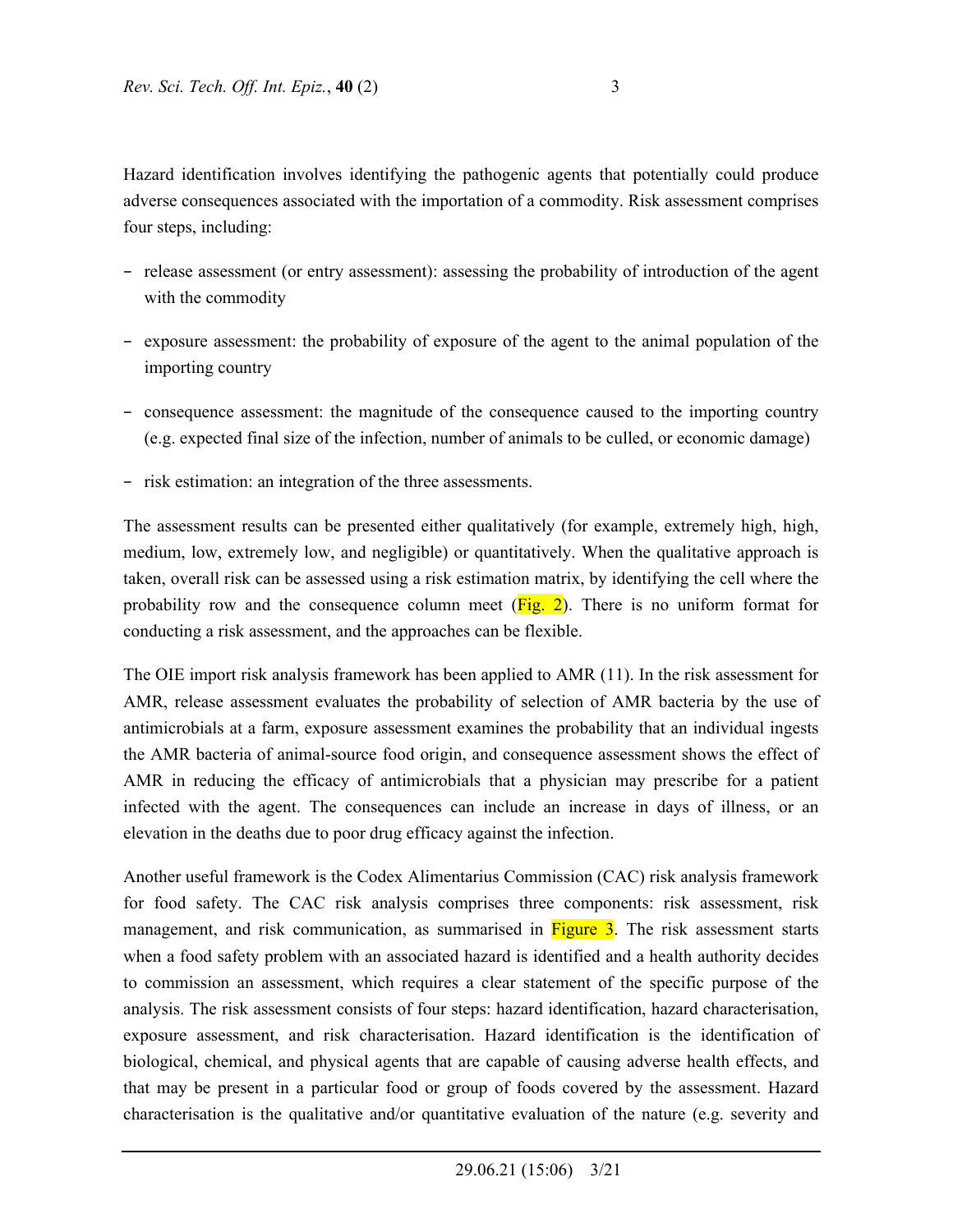duration) of the adverse health effects associated with those agents. If data are available, a doseresponse assessment should be performed. Exposure assessment is the qualitative and/or quantitative evaluation of the likely intake of the agent via food, as well as exposures from other sources, if relevant. The quantitative information may include the frequency and volume of ingestion of the food by the population. The prevalence and concentration of the agent gives the actual frequency and volume of the agent consumed. Risk characterisation is the qualitative and/or quantitative estimation, including uncertainties, of the probability of occurrence and severity of known or potential adverse health effects in a given population based on hazard identification, hazard characterisation, and exposure assessment (12). The CAC guidelines for risk analysis of AMR also have been published (13). In this framework, AMU at farms, selection of AMR bacteria, and ingestion of the bacteria are included in the exposure assessment.

## **Challenge and benefits of risk assessment frameworks**

The risk assessment frameworks are powerful tools for identifying and understanding the steps of how a disease event occurs in animal and/or human populations. Usually, a qualitative assessment may be conducted at the beginning of a risk assessment. This exercise is very useful for identifying knowledge gaps before proceeding to quantitative analysis, and for discussing the range of the risk assessment to be addressed, even if the risk question has been stated clearly. A quantitative risk assessment further provides the relevant authorities with a quantitative prediction of the risk, reduction of disease burden, and costs and time taken with a priori uncertainty for designed control options.

Risk assessment is complicated by several common challenges. One such challenge is a lack of information for risk assessment. Shortcomings may include unintroduced surveillance and monitoring schemes, failure to reliably maintain the data collection during surveillance, illegal and informal activities that escape legal monitoring frameworks, and gaps in biological and technical knowledge. A second challenge is the high level of quantitative skills required for reliable quantitative risk assessment. As research progresses on biology, socio-economics, and ecology, increasingly complex but very useful findings for risk assessment are discovered on a daily basis. The risk assessors always have to be developing new approaches to facilitate the needs of the risk manager, who in turn must be aware of such scientific developments and international discussions. This challenge also requires the risk manager to maintain current and correct understanding of technical developments in the field. A third challenge is that of assembling a good risk assessment team, one that includes high-standard experts of different backgrounds who can respond to such needs. A fourth challenge is engagement with real-world conditions to facilitate realistic risk assessment, which can provide the authorities with information for practical considerations in risk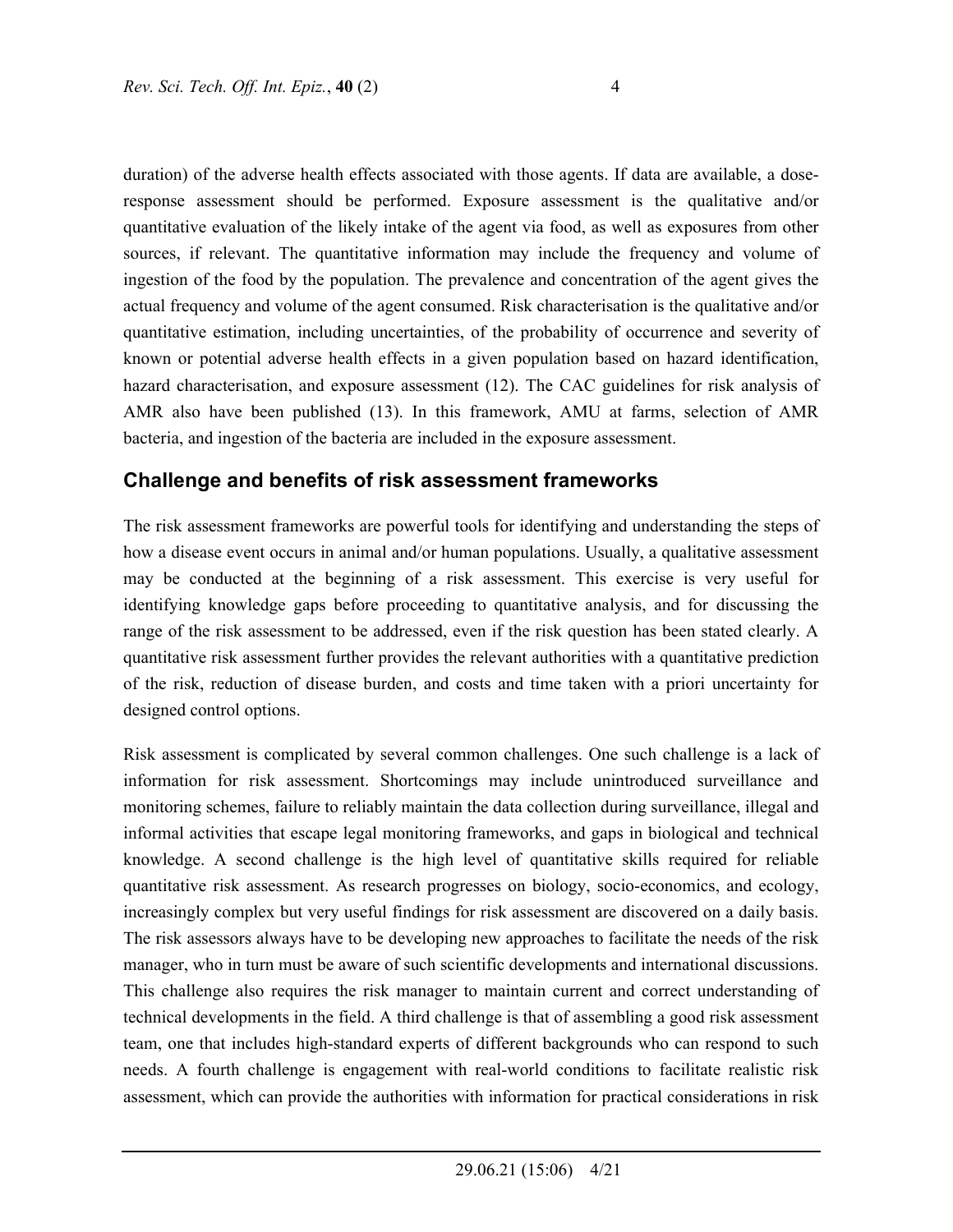management. Finally, an excellent risk assessment may not result in designing and implementing effective risk management, unless careful and dedicated risk communications with stakeholders, sometimes including general population are taken. All of these challenges are associated with resource availability in each country; international cooperation is critically important for low- and middle-income countries, as well as for high-income countries, to provide a reduction in global disease risk.

# **Latest developments in animal health and food safety risk assessments**

As described above, OIE import risk analysis may be implemented in any OIE member countries, permitting management of the risk from hazards associated with formal trade in animals and livestock products among OIE Members. However, illegal import of livestock, meat and meat products can pose significant risks to the livestock industry and public health. The framework of quantitative risk assessment through illegally imported meat was proposed in 2006 (15); this framework was applied soon thereafter to assess the risks from illegal importation to the United Kingdom (UK) of meat contaminated with FMD (4). The risk from illegally imported bushmeat also has been the subject of attention (8), as wild animals are a large and uncharacterised reservoir of unknown zoonotic and non-zoonotic disease agents (16). To overcome the lack of information on the numbers of illegal importation events and detailed travel records, the estimated weight of pork products in air passenger's luggage has been used in calculating the risk of ASF and CSF entry into the United States of America (USA) and Japan (3, 17).

Infectious disease modelling has had a long history since the development of the Kermack and McKendrick susceptible/infectious/recovered (SIR) model (18). Detailed predictive models were developed during the 2001 FMD outbreaks in the UK to understand the patterns of disease spread, and to plan and evaluate proposed control policies (19, 20, 21). Later, simulation models for FMD were used to assess the consequences of FMD virus entry into FMD-free countries (22), and a spatial and stochastic computer programme, InterSpread Plus, became available for epidemic contingency planning for infectious diseases such as FMD, avian influenza, and CSF (23). More recent transmission network models have combined genomic and epidemiological data to reconstruct transmission patterns (who infected whom) during infectious disease outbreaks (24).

Bluetongue (BT) has a significant global distribution in regions where the insect vector, *Culicoides*, is present (25), and the qualitative risk assessment for BT virus entry into the UK considered scenarios that incorporated incursion and overwintering of the vector, as well as the spread of the virus in animal populations in central and northern Europe (26). The use of detailed entomological and ecological study results may increase precision and preparedness in risk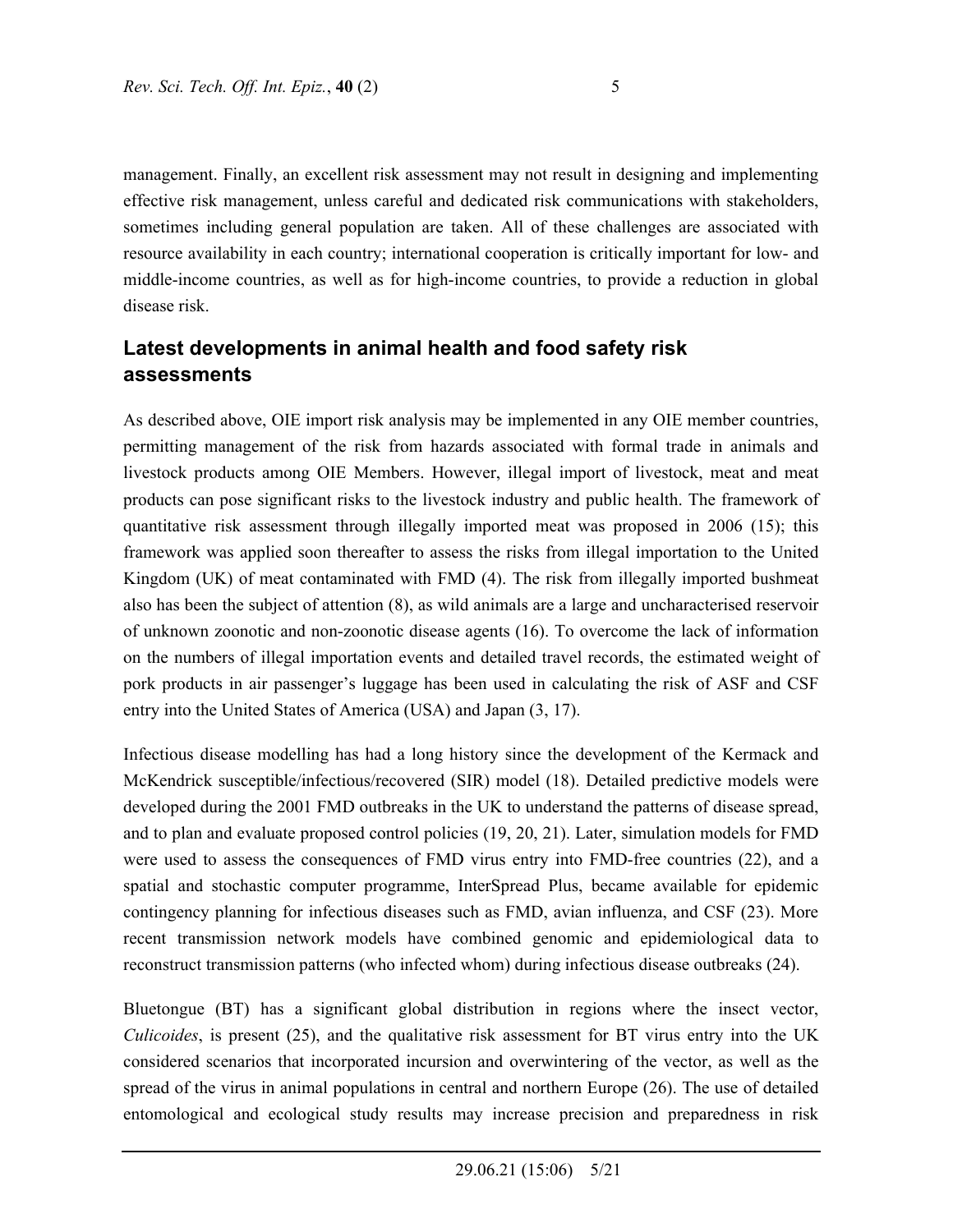management for vector-borne diseases, including BT (27). Additional scenarios, including future predictions of the effects of climate change, are becoming available (28).

The world is currently suffering from a pandemic of SARS coronavirus 2 (SARS-CoV-2). Similarities in genome sequences suggest that SARS-CoV-2 may have originated in animals such as pangolins (29) and bats (30), and animal health is critically important in preparing for future pandemics in humans. Highly pathogenic avian influenza has caused several pandemics in the recent past, and the Influenza Risk Assessment Tool (IRAT) was developed by the Centers for Disease Control and Prevention of the USA. The Influenza Risk Assessment Tool permits assessment of the potential pandemic risk posed by influenza A viruses that are not currently circulating in people, facilitating decision-making for pre-pandemic vaccine production (31). The IRAT consists of ten evaluation criteria across three categories: properties of the virus, attributes of the population, and ecology and epidemiology (31), involving assessments of both animals and humans. The H7N9 avian influenza A viruses have caused human infection, notably via exposure in live bird markets in China since 2013 (32), and the H7N9 viruses isolated in Hong Kong and Shanghai in 2016 and 2017 were assessed as having moderate-high risk to cause pandemics (33). The Tool for Influenza Pandemic Risk Assessment (TIPRA), which involves the assessments of three components (the hazard, the possible exposure to the hazard, and the context in which the event is occurring), was modelled in 2016 after the development of IRAT (34). The TIPRA was intended to provide a standardised and transparent approach to support the risk assessment of influenza viruses with pandemic potential.

Understanding of the value chain greatly helps in predicting disease spread. A social network analysis in poultry market chains in southern China was found to be useful in risk-based surveillance for avian influenza (35), and network analysis has been elaborated further to calculate probabilities of infection at live bird markets and subsequent spread in Vietnam, considering the dynamics of poultry movement in that country (36). The volume of poultry trade has seasonal variations, and changes in the risk of avian influenza spread in poultry in Thailand has been analysed using exponential random graph models (37). In other work, a combination of network analysis in poultry value chain and genome analysis has provided a clear picture of the risk of avian influenza spread in China (38).

Risk analysis, particularly OIE import risk analysis, has been used in the management of aquatic animal health for international trade and for the spread of diseases between rivers, from farmed to wild stocks and vertical transmission, and disease emergence (39, 40). Ecological risk assessments have been conducted for antibiotics applied in fish farms and derived from hospital waste, looking at the effects on aquatic bacteria, green algae, invertebrates, and fish (41, 42). Contamination of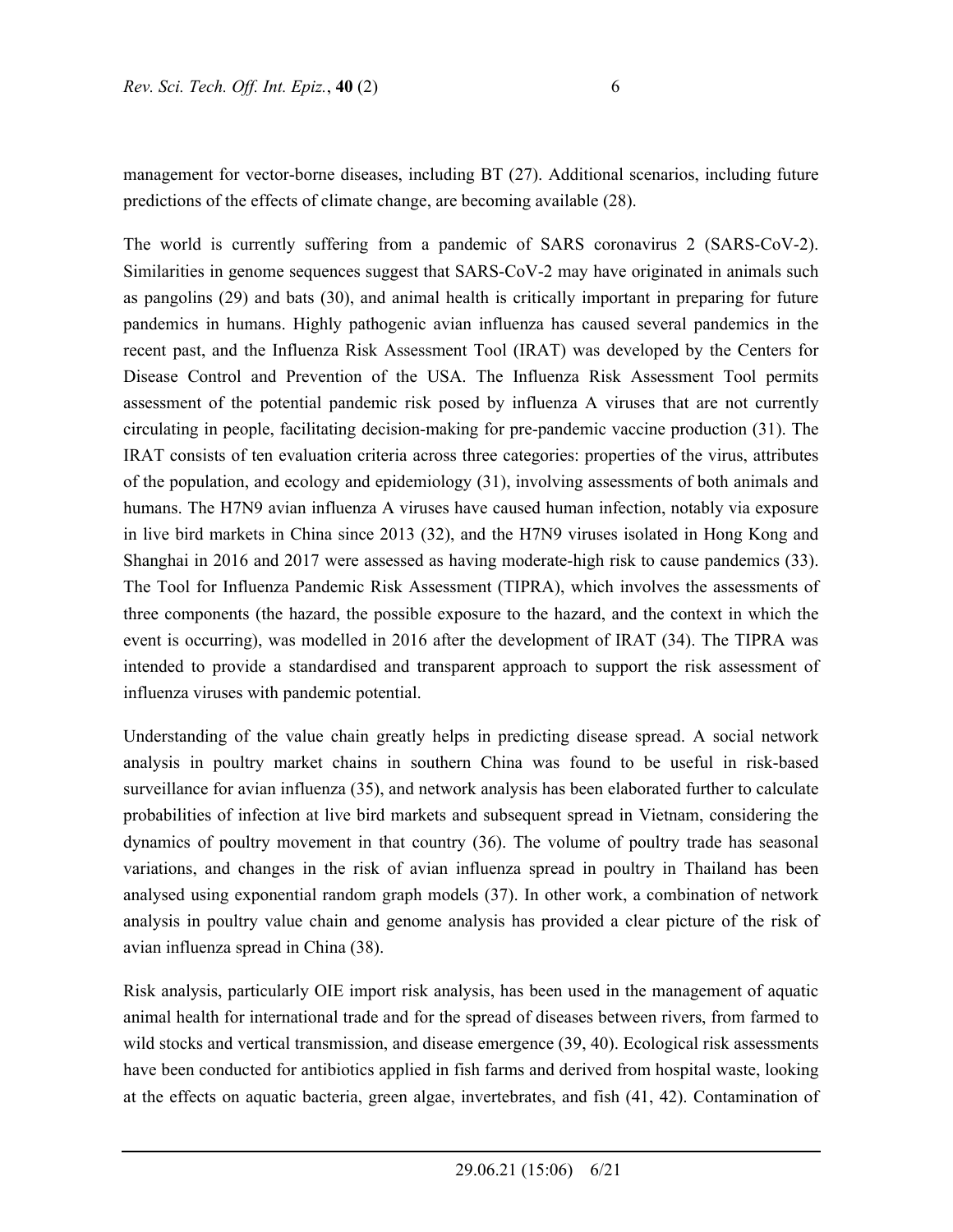ocean with plastics is a global issue, and risk assessments have been conducted for physical and chemical toxicity in humans through ingestion of microplastics in seafood (43).

Animal health risk assessment also is used for reducing disease risks in endemic countries. The Progressive Control Pathway for FMD control starts with risk assessment including value chain analysis, and based on the results, a national control programme is designed and implemented. The goal is to achieve and maintain freedom from FMD without vaccination. This process is jointly supported by the Food and Agriculture Organization of the United Nations, the OIE, and the Global Framework for the Progressive Control of Transboundary Animal Diseases (44).

Risk assessment has been applied for the harmonisation of multi-state policy. For instance, the countries of western Europe were declared free of rabies in nonflying mammals in 2015, following the risk assessment for travel-associated rabies in pets and residual rabies (45). This declaration indicates that costly post-exposure prophylaxis can be avoided, permitting optimisation of resource allocation (45).

A large number of cost-benefit analysis studies have been conducted for FMD control and eradication programmes (46). Cost-benefit ratio and risk can be considered together. The OIE import risk assessment and disease modelling have been applied for cost-benefit analysis on the scenario of rabies incursion in a disease-free country where mandatory dog rabies vaccination persists (47, 48). In a rabies-endemic country, Chad, a cost effectiveness study showed that the average cost per disability-adjusted life year (DALY) averted becomes cheaper than solely relying on post-exposure prophylaxis in humans in five years after implementation of dog rabies vaccination (49).

Disease control in outbreaks of exotic animal disease causes social and psychological impacts among farmers (50, 51) and veterinarians (52, 53). Assessment tools such as Impact of Event Scale-Revised for post-traumatic stress disorder (54) and Kessler 6 (K6) and K10 for psychological distress (55), based on a self-administered questionnaire about associated symptoms, are available and have been used for assessing the psychological impacts of animal disease outbreaks (51, 52).

The methodology of CAC quantitative microbiological risk assessment (QMRA) for *Salmonella* in eggs and broiler chickens was developed in 2002, following two years of international efforts in data collection (data used for analysing the dose-response relationship were obtained from outbreak investigation records in Japan since 1997) and analysis (56). Since the establishment of this methodology, many QMRAs have been conducted; however, such risk assessments represent a large challenge in countries where informal food chains dominate the food supply, and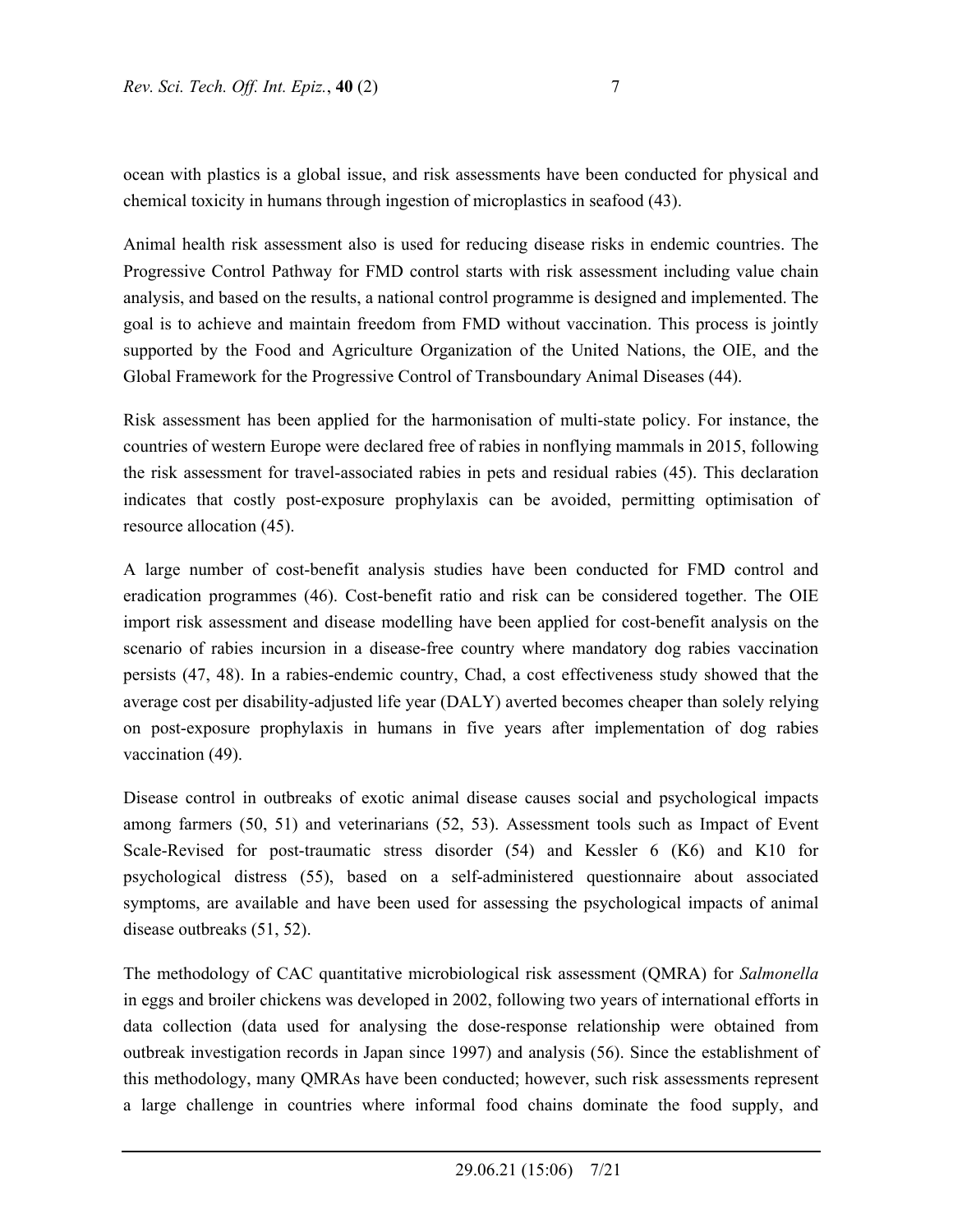surveillance data are scarce. Participatory risk analysis offered a new paradigm to bring communities and food safety implementers together in assessing and managing risks in informally marketed animal-source foods, considering gender and other socio-economic aspects (57). Using participatory techniques, structures of formal and informal value chains were identified, and QMRAs suggested points of intervention at the farm, processing, distribution, and household levels (58, 59, 60). For example, a participatory QMRA for staphylococcal food poisoning through consumption of raw dairy milk and homemade yoghurt found that traditional fermentation reduced 93.7% of the risk, and interventions at farm such as mastitis control and milking hygiene are effective (58). Another example of participatory QMRA for salmonellosis in smallholder pig value chains in urban of Vietnam involving risk factor analysis and an experiment identified intervention points: weak biosecurity at farms, lack of clear separation between lairage and slaughter area in slaughterhouses, presence of flies and wiping pork with a cloth at pork shops, and use of same cutting board between raw and cooked pork in households (60, 61, 62). Quantitative risk assessment has been applied for toxins (63) using the OIE framework, and for viruses (64) using the CAC framework, although finding sound dose-response relationships is a challenge. In 2015, the World Health Organization estimated the global burden of foodborne diseases in 2010 as 33 million DALYs, a value comparable to the 'big three' infectious diseases of human immunodeficiency virus, acquired immunodeficiency syndrome (HIV/AIDS) (92 million DALYs), malaria (55 million DALYs), and tuberculosis (44 million DALYs) in 2012 (65).

The first quantitative risk assessment for AMR used a potential linear relationship between the proportion of chicken meat contaminated with fluoroquinolone-resistant *Campylobacter* and the number of human cases (66). However, AMR involves complex resistance mechanisms, including mobile resistance genes. The OIE risk assessment framework has been used to qualitatively assess the risks of pleuromutilin use in swine in Denmark, and this assessment incorporated co-selection of other AMR than pleuromutilin, multiple pathogens, and human-to-human transmission, including foodborne transmission (*enterococci*) and occupational exposure (methicillin-resistant *Staphylococcus aureus*) (67). A large number of AMR risk assessments have been conducted using the CAC framework as well (68). Mathematical modelling has started to be used to quantify the behaviour of resistance genes (69); however, it has been argued that existing gaps in our knowledge of AMR biology preclude the accurate use of such techniques (70). An individualbased simulation model was used for the quantitative release assessment of *mcr*-mediated colistinresistant *Escherichia coli* from pigs, which enabled a priori assessments of intervention effects of different management options (71).

While guidelines and techniques for quantitative risk assessments continue to advance rapidly, the science related to the relevant behaviour of humans also is being developed; such behavioural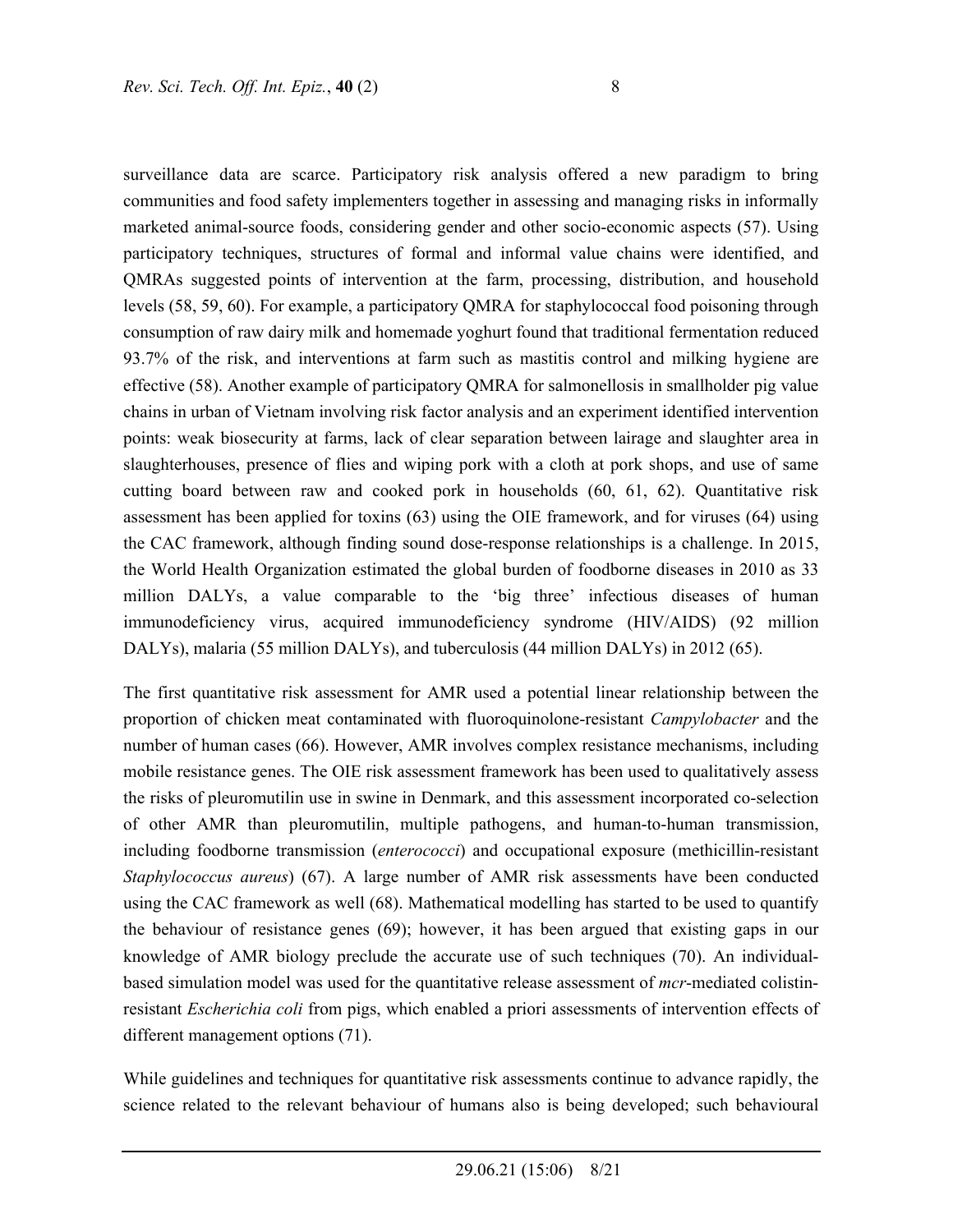analyses are expected to effectively reduce the risks. Systems approaches consider resource allocation, cost-effectiveness, and behavioural aspects of actors along the livestock supply chain; these behaviours may change dynamically, in non-linear ways, over time (72, 73), and can predict the applicability of intervention programmes in terms of economics. At the farm level, analyses have been conducted to evaluate decision-making processes in the context of farm biosecurity; such an approach may help in designing targeted intervention programmes (74). The 'nudge' theory, which describes how individuals can be encouraged to act in ways that produce net social benefits without restricting freedom of choice, has been used to design intervention programs for the actors along the pork value chain in Vietnam, thereby reducing the burden of FBD in that country (75).

In the near future, several approaches such as QMRA, mathematical modelling, genome sequencing, quantitative and qualitative socio-economics, and even artificial intelligence, all may be integrated into risk assessment to improve animal and public health while enhancing participation by the actors in the livestock and animal industries, as well as by communities.

#### **References**

- 1. Vose D. (2008). Risk analysis: a quantitative guide, 3rd Ed. John Wiley & Sons Ltd, Chichester, United Kingdom. Available at: www.wiley.com/enus/Risk+Analysis%3A+A+Quantitative+Guide%2C+3rd+Edition-p-9780470512845 (accessed on 24 March 2021).
- 2. Taylor R.A., Condoleo R., Simons R.R.L., Gale P., Kelly L.A. & Snary E.L. (2020). The risk of infection by African swine fever virus in European swine through boar movement and legal trade of pigs and pig meat. *Front. Vet. Sci.*, **6**, Article No. 486. doi:10.3389/fvets.2019.00486.
- 3. Ito S., Jurado C., Sánchez-Vizcaíno J.M. & Isoda N. (2020). Quantitative risk assessment of African swine fever virus introduction to Japan via pork products brought in air passengers' luggage. *Trans. Emerg. Dis.,* **67** (2), 894–905. doi:10.1111/tbed.13414.
- 4. Harnett E., Adkin A., Seaman M., Cooper J., Watson E., Coburn H., England T., Marooney C., Cox A. & Woodbridge M. (2007). – A quantitative assessment of the risks from illegally imported meat contaminated with foot and mouth disease virus to Great Britain. *Risk Anal.,*  **27** (1), 187–202. doi:10.1111/j.1539-6924.2006.00869.x.
- 5. Biront P., Castryck F. & Leunen J. (1987). An epizootic of African swine fever in Belgium and its eradication. *Vet. Rec.,* **120** (18), 432–434. doi:10.1136/vr.120.18.432.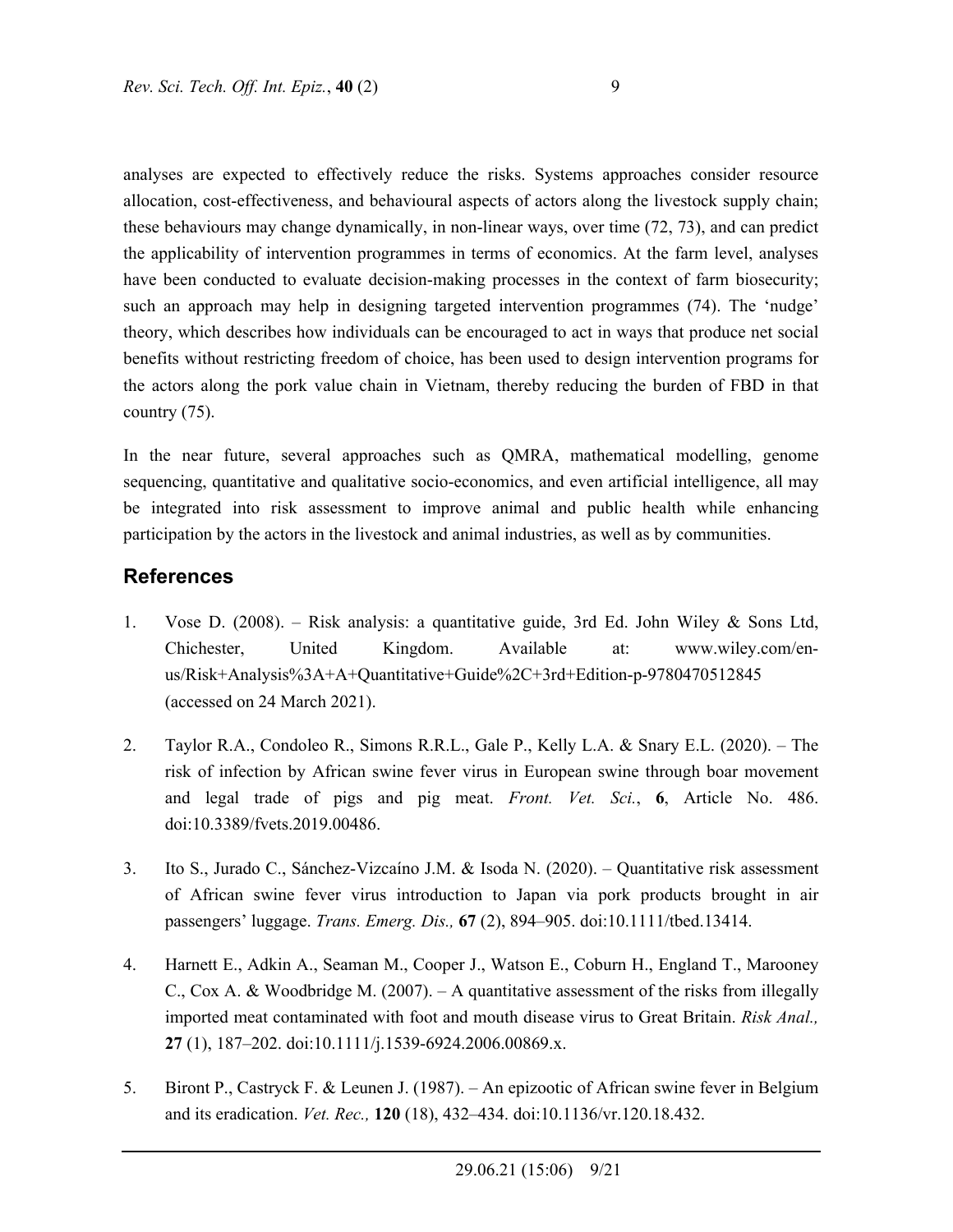- 6. Mansley L.M., Dunlop P.J., Whisteside S.M. & Smith R.G.H. (2003). Early dissemination of foot-and-mouth disease virus through sheep marketing in February 2001. *Vet. Rec.,* **153** (2), 43–50. doi:10.1136/vr.153.2.43.
- 7. Mansley L.M., Donaldson A.I., Thrusfield M.V. & Honhold N. (2011). Destructive tension: mathematics versus experience – the progress and control of the 2001 foot and mouth disease epidemic in Great Britain. *In* Models in the management of animal diseases (P. Willeberg, ed.). *Rev. Sci. Tech. Off. Int. Epiz*., **30** (2), 483–498. doi:10.20506/rst.30.2.2054.
- 8. Falk H., Dürr S., Hauser R., Wood K., Tenger B., Lörtscher M. & Schüpbach-Regula G. (2013). – Illegal import of bushmeat and other meat products into Switzerland on commercial passenger flights. *Rev. Sci. Tech. Off. Int. Epiz.,* **32** (3), 727–739. doi:10.20506/rst.32.2.2221.
- 9. Taylor L.H., Latham S.M. & Woolhouse M.E.J. (2001). Risk factors for human disease emergence. *Philos. Trans. Roy. Soc. Lond., B, Biol. Sci.,* **356** (1411), 983–989. doi:10.1098/rstb.2001.0888.
- 10. World Organisation for Animal Health (OIE) (2017). Section 2. Risk analysis. *In* Terrestrial Animal Health Code, 26th Ed. OIE, Paris, France.
- 11. World Organisation for Animal Health (OIE) (2017). Chapter 6.11. Risk analysis for antimicrobial resistance arising from the use of antimicrobials in animals. *In* Terrestrial Animal Health Code, 26th Ed. OIE, Paris, France.
- 12. Codex Alimentarius Commission (CAC) (2013). Codex Alimentarius Commission Procedural Manual, 21st Ed. CAC, Rome, Italy, 214 pp. Available at: www.fao.org/3/i3243e/i3243e.pdf (accessed on 24 March 2021).
- 13. Codex Alimentarius Commission (CAC) (2011). Guidelines for risk analysis of foodborne antimicrobial resistance (CAC/GL 77-2011). CAC, Rome, Italy, 29 pp. Available at: www.fao.org/input/download/standards/11776/CXG\_077e.pdf (accessed on 24 March 2021).
- 14. Makita K., de Haan N., Nguyen-Viet H. & Grace D. (2019). Assessing food safety risks in low and middle-income countries. *In* Encyclopedia of food security and sustainability, 1st Ed. (P. Ferranti, E. Berry & A. Jock, eds). Elsevier, Amsterdam, The Netherlands, 448–453. doi:10.1016/B978-0-08-100596-5.21576-X.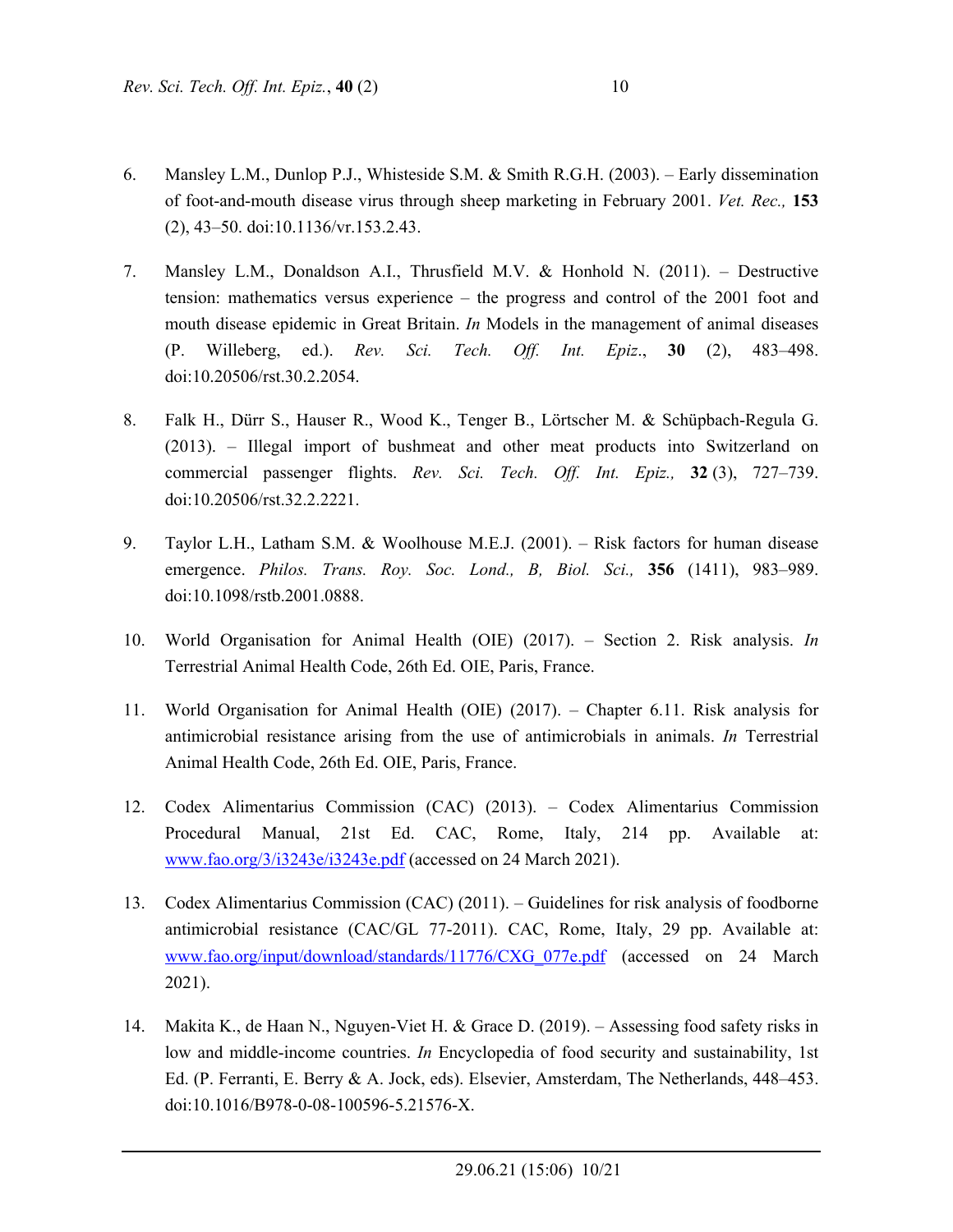- 15. Woodridge M.H.E., Cox A. & Seaman M. (2006). Quantitative risk assessment case study: smuggled meats as disease vectors. *In* Biological disasters of animal origin. The role and preparedness of veterinary and public health services (M. Hugh-Jones, ed.). *Rev. Sci. Tech. Off. Int. Epiz*., **25** (1), 105–117. doi:10.20506/rst.25.1.1651.
- 16. Wolfe N.D., Daszak P., Kilpatrick A.M. & Burke D.S. (2005). Bushmeat hunting, deforestation, and prediction of zoonotic disease. *Emerg. Infect. Dis.,* **11** (12), 1822–1827. doi:10.3201/eid1112.040789.
- 17. Jurado C., Paternoster G., Martinez-Lopez B., Burton K. & Mur L. (2018). Could African swine fever and classical swine fever viruses enter into the United States via swine products carried in air passengers' luggage? *Trans. Emerg. Dis.,* **66** (1), 166–180. doi:10.1111/tbed.12996.
- 18. Kermack W.O. & McKendrick A.G. (1927). A contribution to the mathematical theory of epidemics. *Proc. Roy. Soc. Lond., A,* **115** (772), 700–721. doi:10.1098/rspa.1927.0118.
- 19. Ferguson N.M., Donnelly C.A. & Anderson R.M. (2001). The foot-and-mouth epidemic in Great Britain: pattern of spread and impact of interventions. *Science,* **292** (5519), 1155– 1160. doi:10.1126/science.1061020.
- 20. Keeling M.L., Woolhouse M.E., Shaw D.J., Matthews L., Chase-Topping M., Haydon D.T., Cornell S.J., Kappey J., Wilesmith J. & Grenfell B.T. (2001). – Dynamics of the 2001 UK foot and mouth epidemic: stochastic dispersal in a heterogeneous landscape. *Science,* **294** (5543), 813–817. doi:10.1126/science.1065973.
- 21. Morris R.S., Wilesmith J.W., Stern M.W., Sanson R.L. & Stevenson M.A. (2001). Predictive spatial modelling of alternative control strategies for the foot-and-mouth disease epidemic in Great Britain, 2001. *Vet. Rec.,* **149** (5), 137–144. doi:10.1136/vr.149.5.137.
- 22. Carpenter T.E., Christiansen L.E., Dickey B.F., Thunes C. & Hullinger P.J. (2007). Potential impact of an introduction of foot-and-mouth disease into the California State Fair. *J. Am. Vet. Med. Assoc.,* **231** (8), 1231–1235. doi:10.2460/javma.231.8.1231.
- 23. Stevenson M.A., Sanson R.L., Stern M.W., O'Leary B.D., Sujau M., Moles-Benfell N. & Morris R.S. (2013). – InterSpread Plus: a spatial and stochastic simulation model of disease in animal populations. *Prev. Vet. Med.,* **109** (1–2), 10–24. doi:10.1016/j.prevetmed.2012.08.015.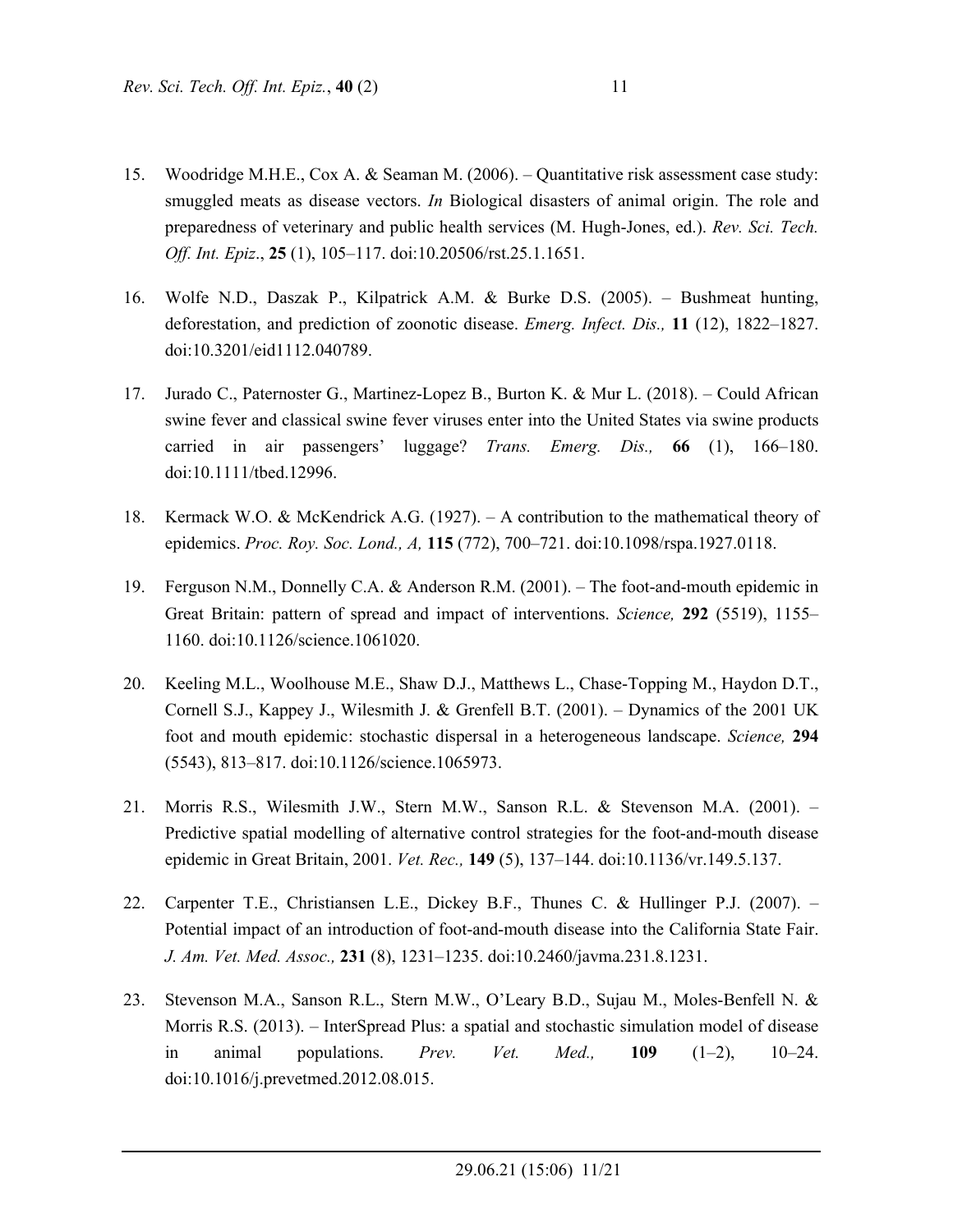- 24. Firestone S.M., Hayama Y., Bradhurst R., Yamamoto T., Tsutsui T. & Stevenson M.A. (2019). – Reconstructing foot-and-mouth disease outbreaks: a methods comparison of transmission network models. *Sci. Rep.,* **9**, Article No. 4809. doi:10.1038/s41598-019- 41103-6.
- 25. World Organisation for Animal Health (OIE) (2020). Bluetongue. OIE, Paris, France. Available at: www.oie.int/en/animal-health-in-the-world/animal-diseases/bluetongue/ (accessed on 5 August 2020).
- 26. Department for Environment, Food and Rural Affairs (DEFRA) (2015). Risk assessment for Bluetongue Virus (BTV) entry into the United Kingdom: Qualitative risk assessment. DEFRA, London, United Kingdom, 25 pp. Available at: https://assets.publishing.service.gov.uk/government/uploads/system/uploads/attachment\_dat a/file/437167/qra-btv-europe-201506.pdf (accessed on 8 January 2021).
- 27. Jacquet S., Huber K. […] & Garros C. (2016). Range expansion of the Bluetongue vector, *Culicoides imicola*, in continental France likely due to rare wind-transport events. *Sci. Rep.,*  **6**, Article No. 27247. doi:10.1038/srep27247.
- 28. Jones A.E., Turner J., Caminade C., Heath A.E., Wardesh M., Kluiters G., Diggle P.J., Morse A.P. & Baylis M. (2019). – Bluetongue risk under future climates. *Nat. Clim. Chang.,*  **9** (2), 153–157. doi:10.1038/s41558-018-0376-6.
- 29. Lam T.T.-Y., Jia N. […] & Cao W.-C. (2020). Identifying SARS-Cov-2-related coronaviruses in Malayan pangolins. *Nature,* **583**, 282–285. doi:10.1038/s41586-020-2169- 0.
- 30. Dabravolski S.A. & Kavalionak Y.K. (2020). SARS-CoV-2: Structural diversity, phylogeny, and potential animal host identification of spike glycoprotein. *J. Med. Virol.*, **92** (9), 1690–1694. doi:10.1002/jmv.25976.
- 31. Cox N.J.., Trock S.C. & Burke S.A. (2014). Pandemic Preparedness and the Influenza Risk Assessment Tool (IRAT). *In* Influenza Pathogenesis and Control, Vol. I. (R. Compans & M.B.A. Oldstone, eds). *Curr. Top. Microbiol. Immunol*., **385**. Springer, Cham, Switzerland.
- 32. World Health Organization (WHO) (2017). Analysis of recent scientific information on avian influenza A(H7N9) virus, 10 February 2017. WHO, Geneva, Switzerland. Available at: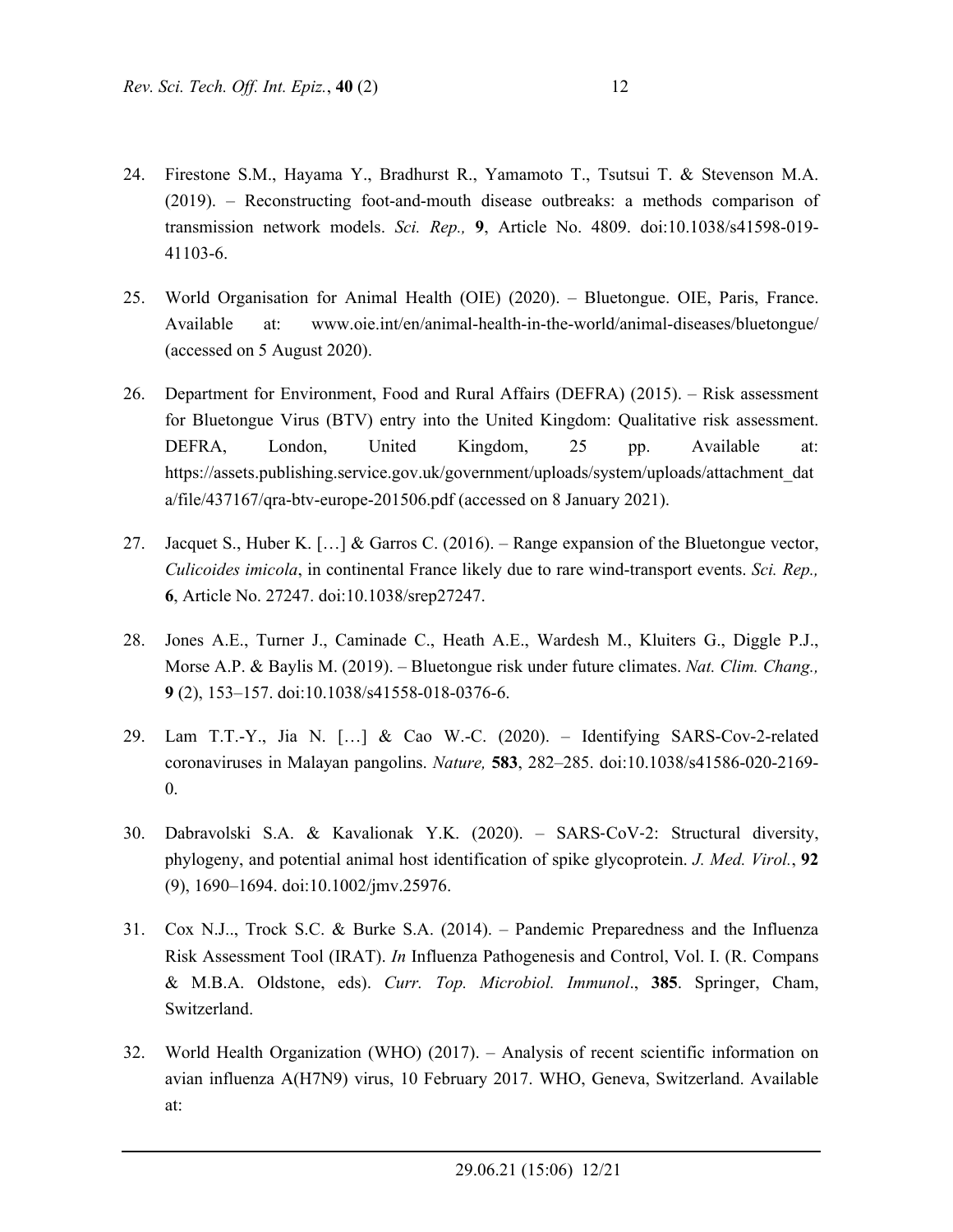www.who.int/influenza/human\_animal\_interface/avian\_influenza/riskassessment\_AH7N9\_2 01702/en/ (accessed on 6 August 2020).

- 33. Centers for Disease Prevention and Control (CDC) (2020). Summary of Influenza Risk Assessment Tool (TRAT) Results. CDC, Atlanta, United States of America. Available at: www.cdc.gov/flu/pandemic-resources/monitoring/irat-virus-summaries.htm (accessed on 6 August 2020).
- 34. World Health Organization (WHO) (2016). Tool for Influenza Pandemic Risk Assessment (TIPRA). Version 1 Release. WHO, Geneva, Switzerland, 60 pp. Available at: www.who.int/influenza/publications/TIPRA\_manual\_v1/en/ (accessed on 29 March 2021).
- 35. Martin V., Zhou X., Marshall E., Jia B., Fusheng G., FrancoDixon M.A., DeHaan N., Pfeiffer D.U., Soares Magalhães R.J., Gilbert M. (2011). – Risk-based surveillance for avian influenza control along poultry market chains in South China: the value of social network analysis. *Prev. Vet. Med.,* **102** (3), 196–205. doi:10.1016/j.prevetmed.2011.07.007.
- 36. Fournié G., Tripodi A., Nguyen T.T.T., Nguyen V.T., Tran T.T., Bisson A., Pfeiffer D.U. & Newman S.H. (2016). – Investigating poultry trade patterns to guide avian influenza surveillance and control: a case study in Vietnam. *Sci. Rep.,* **6**, Article No. 29463. doi:10.1038/srep29463.
- 37. Poolkhet C., Makita K., Thongratsakul S. & Leelehapongsathon K. (2018). Exponential random graph models to evaluate the movement of backyard chickens after the avian influenza crisis in 2004–2005, Thailand. *Prev. Vet. Med.,* **158**, 71–77. doi:10.1016/j.prevetmed.2018.07.015.
- 38. Yang Q., Zhao X., Lemey P., Suchard M.A., Bi Y., Shi W., Liu D., Qi W., Zhang G., Stenseth N.C., Pybus O.G. & Tian H. (2020). – Assessing the role of live poultry trade in community-structured transmission of avian influenza in China. *Proc. Nat. Acad. Sci. USA,*  **117** (11), 5949–5954. doi:10.1073/pnas.1906954117.
- 39. Peeler E.J. Murray A.G., Thebault A., Brun E., Giovaninni A. & Thrush M.A. (2007). The application of risk analysis in aquatic animal health management. *Prev. Vet. Med.,* **81** (1–3), 3–20. doi:10.1016/j.prevetmed.2007.04.012.
- 40. Arthur J.R. & Bondad-Reantaso M.G. (2012). Introductory training course on risk analysis for movements of live aquatic animals. Food and Agriculture Organization Sub-Regional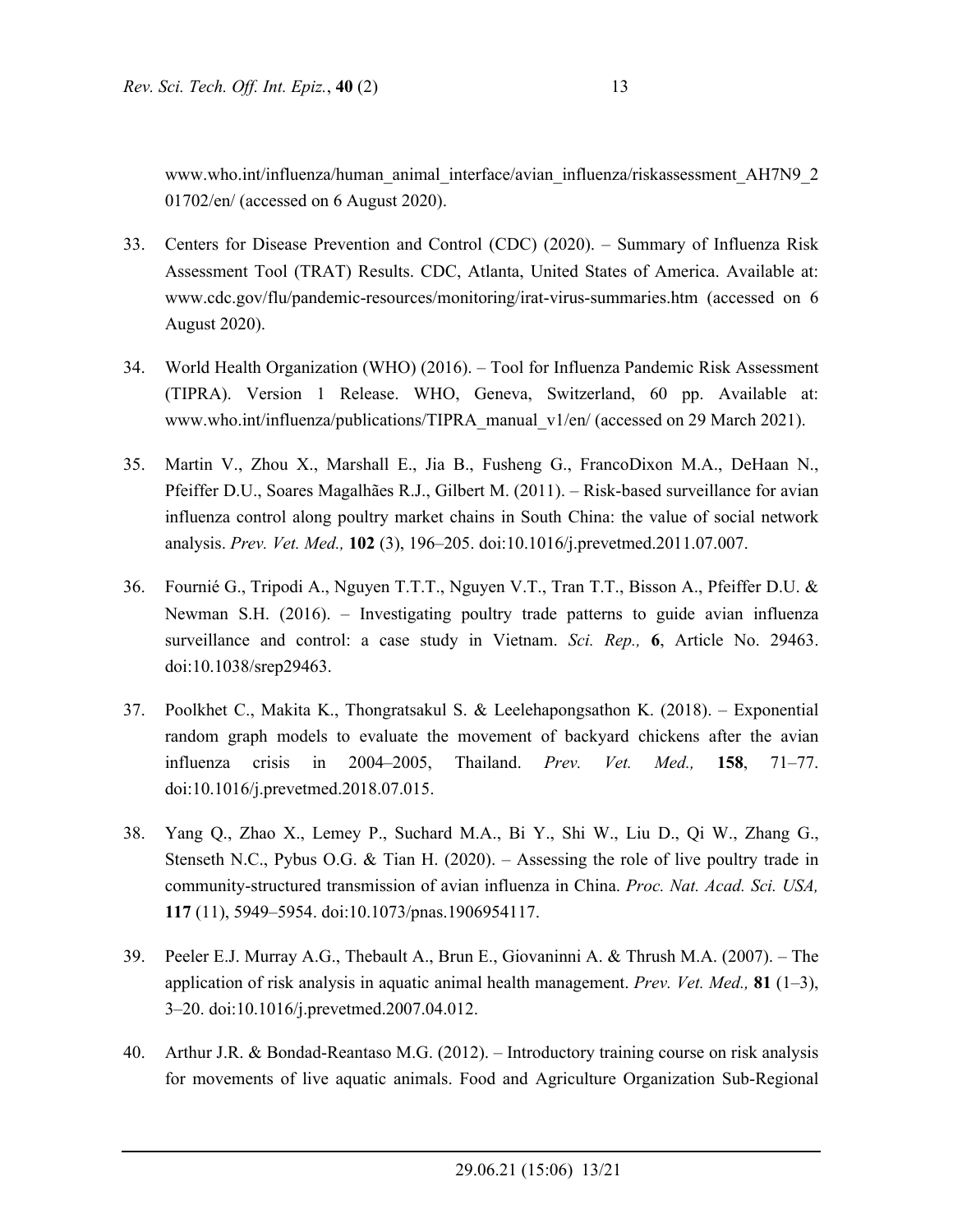Office for the Pacific Islands, Apia, Samoa, 176 pp. Available at: www.fao.org/3/i2571e/i2571e.pdf (accessed on 29 March 2021).

- 41. Andrieu M., Rico A., Phu T.M., Huong D.T.T., Phuong N.T. & Van den Brink P.J. (2015). Ecological risk assessment of the antibiotic enrofloxacin applied to *Pangasius* catfish farms in the Mekong Delta, Vietnam. *Chemosphere,* **119**, 407–414. doi:10.1016/j.chemosphere.2014.06.062.
- 42. Ashfaq M., Khan K.N., Rasool S., Mustafa G., Saif-Ur-Rehman M., Nazar M.F., Sun Q. & Yu C.-P. (2016). – Occurrence and ecological risk assessment of fluoroquinolone antibiotics in hospital waste of Lahore, Pakistan. *Environ. Toxicol. Pharmacol.,* **42**, 16–22. doi:10.1016/j.etap.2015.12.015.
- 43. Smith M., Love D.C., Rochman C.M. & Neff R.A. (2018). Microplastics in seafood and the implications for human health. *Curr. Environ. Health Rep.,* **5** (3), 375–386. doi:10.1007/s40572-018-0206-z.
- 44. Food and Agriculture Organization of the United Nations (FAO), World Organisation for Animal Health (OIE) & European Commission for the Control of Foot-and-Mouth Disease (EuFMD) (2018). – The Progressive Control Pathway for Foot and Mouth Disease Control (PCP-FMD): Principles, Stage Descriptions and Standards, 2nd Ed. FAO, Rome, Italy, 25 pp. Available at: www.fao.org/eufmd/global-situation/pcp-fmd/en/ (accessed on 8 January 2021).
- 45. Ribadeau-Dumas F., Cliquet F., Gautret P., Robardet E., Le Pen C. & Bourhy H. (2016). Travel-associated rabies in pets and residual rabies risk, western Europe. *Emerg. Infect. Dis.,*  **22** (7), 1268–1271. doi:10.3201/eid2207.151733.
- 46. Knight-Jones T.J.D. & Rushton J. (2013). The economic impacts of foot and mouth disease – what are they, how big they and where do they occur? *Prev. Vet. Med.,* **112** (3–4), 161–173. doi:10.1016/j.prevetmed.2013.07.013.
- 47. Kwan N.C.L., Yamada A. & Sugiura K. (2018). Benefit-cost analysis of the policy of mandatory annual rabies vaccination of domestic dogs in rabies-free Japan. *PLoS One,* **13** (12), Article No. e0206717. doi:10.1371/journal.pone.0206717.
- 48. Kadowaki H., Hampson K., Tojinbara K., Yamada A. & Makita K. (2018). The risk of rabies spread in Japan: a mathematical modelling assessment. *Epidemiol. Infect.,* **146** (10), 1245–1252. doi:10.1017/S0950268818001267.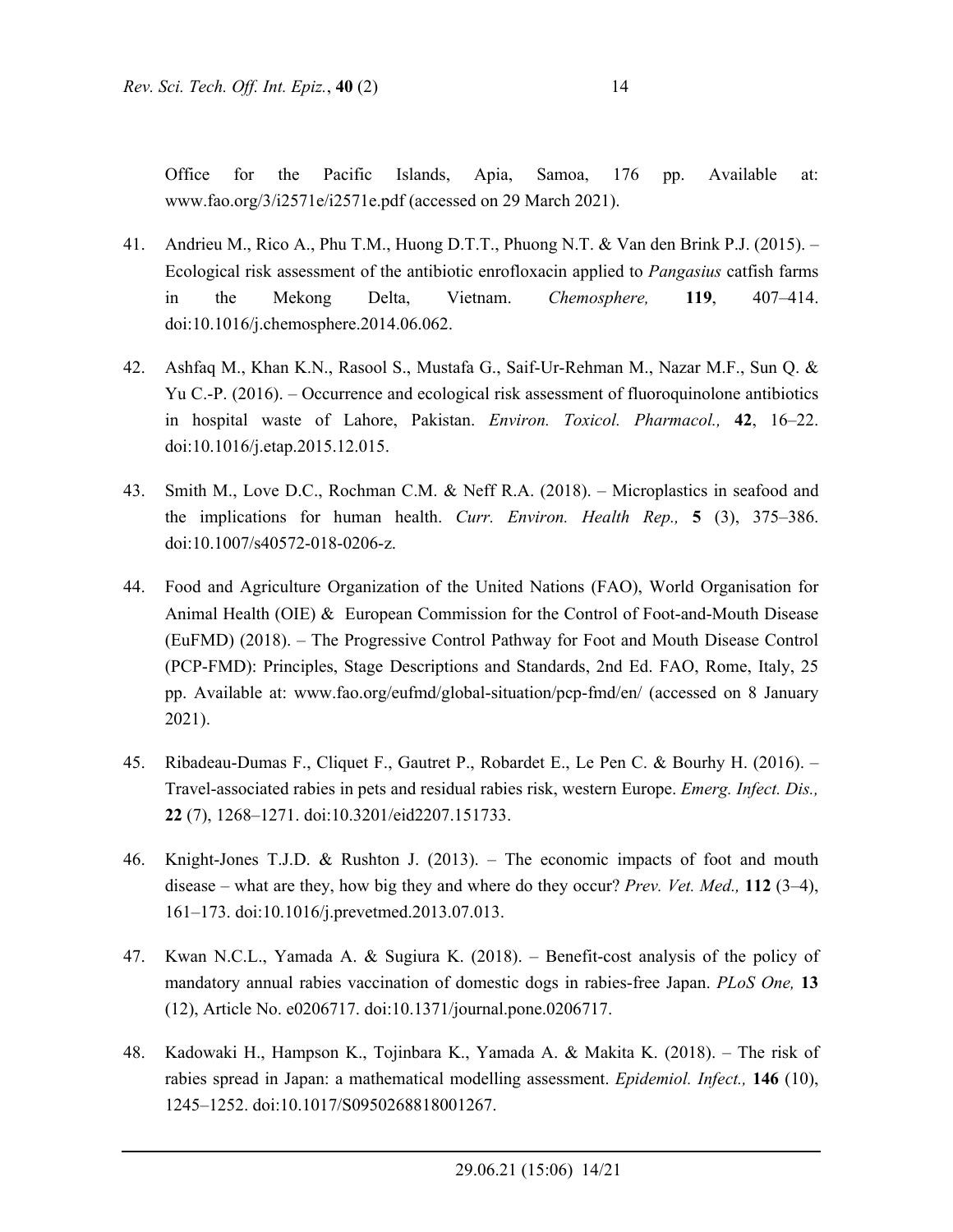- 49. Zinsstag J., Dürr S., Penny M.A., Mindekem R., Roth F., Menendez Gonzalez S., Naissengar S. & Hattendorf J. (2009). – Transmission dynamics and economics of rabies control in dogs and humans in an African city. *Proc. Nat. Acad. Sci. USA,* **106** (35), 14996– 15001. doi:10.1073/pnas.0904740106.
- 50. Crimes D. & Enticott G. (2019). Assessing the social and psychological impacts of endemic animal disease amongst farmers. *Front. Vet. Sci.,* **6**, Article No. 342. doi:10.3389/fvets.2019.00342.
- 51. Kadowaki H., Kayano T., Tobinaga T., Tsutsumi A., Watari M. & Makita K. (2016). Analysis of factors associated with hesitation to restart farming after depopulation of animals due to 2010 foot-and-mouth disease epidemic in Japan. *J. Vet. Med. Sci.,* **78** (8), 1251–1259. doi:10.1292/jvms.15-0559.
- 52. Hibi J., Kurosawa A., Watanabe T., Kadowaki H. & Watari M. (2015). Post-traumatic stress disorder in participants of foot-and-mouth disease epidemic control in Miyazaki, Japan, in 2010. *J. Vet. Med. Sci.,* **77** (8), 953–959. doi:10.1292/jvms.14-0512.
- 53. Makita K., Tsuji A., Iki Y., Kurosawa A., Kadowaki H., Tsutsumi A., Nogami T. & Watari M. (2015). – Mental and physical distress of field veterinarians during and soon after control of the 2010 foot and mouth disease outbreak in Miyazaki, Japan. *Rev. Sci. Tech. Off. Int. Epiz.,* **34** (3), 699–712. doi:10.20506/rst.34.3.2387.
- 54. Beck J.G., Grant D.M., Read J.P., Clapp J.D., Coffey S.F., Miller L.M. & Palyo S.A. (2008). – The impact of event scale – revised: psychometric properties in a sample of motor vehicle accident survivors. *J. Anxiety Disord.,* **22** (2), 187–198. doi:10.1016/j.janxdis.2007.02.007.
- 55. Kessler R.C., Andrews G., Colpe L.J., Hiripi E., Mroczek D.K., Normand S.L.T., Walters E.E. & Zaslavsky A.M. (2002). – Short screening scales to monitor population prevalences and trends in non-specific psychological distress. *Psychol. Med.,* **32** (6), 959–976. doi:10.1017/s0033291702006074.
- 56. World Health Organization (WHO) & Food and Agriculture Organization of the United Nations (FAO) (2002). – Risk assessments of *Salmonella* in eggs and broiler chickens: interpretative summary. Microbiological Risk Assessment Series 1. WHO, Geneva, Switzerland & FAO, Rome, Italy, 70 pp. Available at: www.who.int/foodsafety/publications/salmonella/en/ (accessed on 8 January 2021).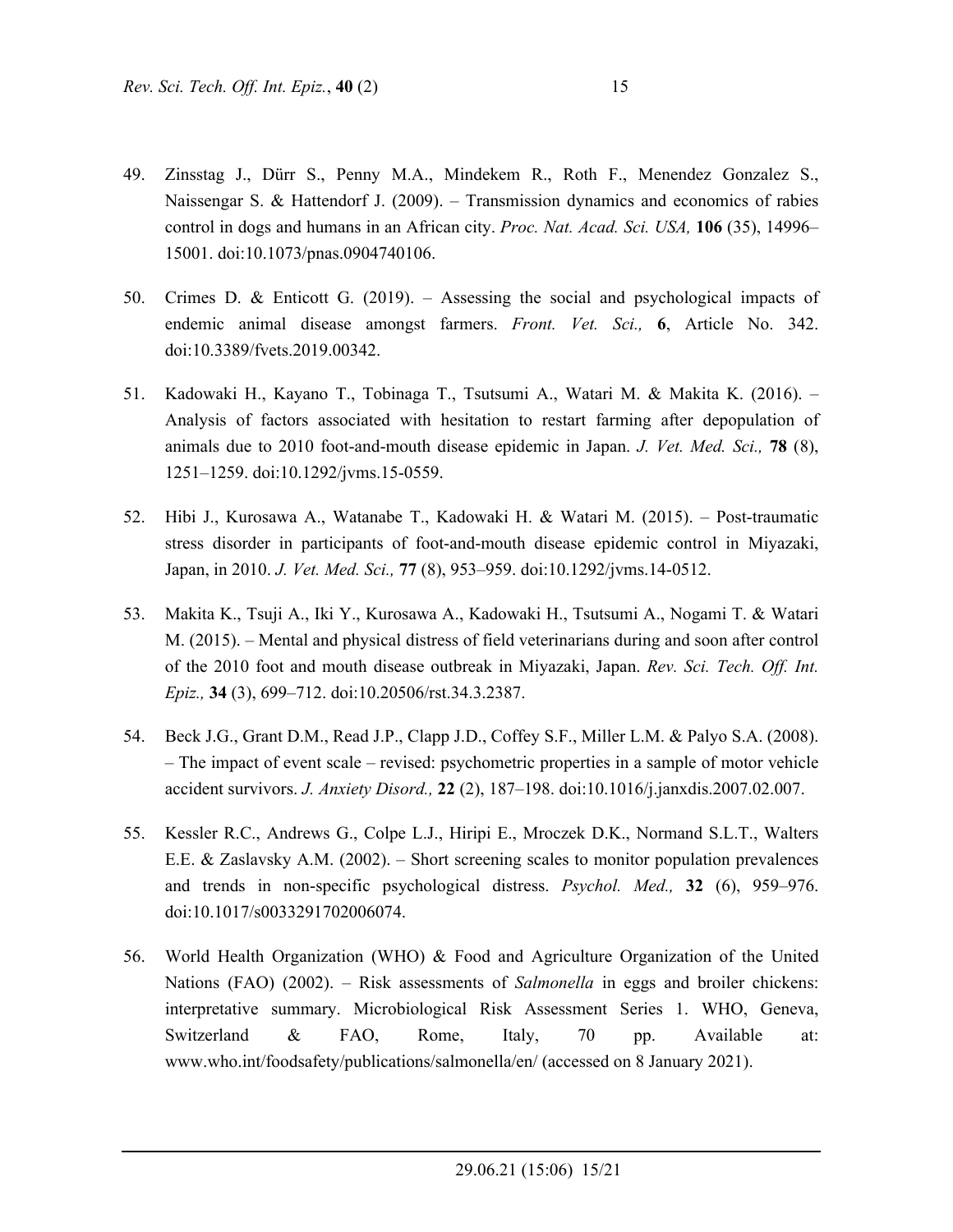- 57. Grace D. Randolph T., Olawoye J., Dipelou M. & Kang'ethe E. (2008). Participatory risk assessment: a new approach for safer food in vulnerable African communities. *Devel. Prac.,*  **18** (4–5), 611–618. doi:10.1080/09614520802181731.
- 58. Makita K., Desissa F., Teklu A., Zewde G. & Grace D. (2012). Risk assessment of staphylococcal poisoning due to consumption of informally-marketed milk and home-made yoghurt in Debre Zeit, Ethiopia. *Int. J. Food Microbiol.,* **153** (1–2), 135–141. doi:10.1016/j.ijfoodmicro.2011.10.028.
- 59. Oguttu J.W., McCrindle C.M.E., Makita K., Grace D. (2014). Investigation of the food value chain of ready-to-eat chicken and the associated risk for staphylococcal food poisoning in Tshwane Metropole, South Africa. *Food Control,* **45**, 87–94. doi:10.1016/j.foodcont.2014.04.026.
- 60. Sinh D.-X., Hung N.-V., Unger F., Phuc P.-D., Grace D., Ngan T.-T., Barot M., Ngoc P.-T. & Makita K.  $(2017)$ . – Quantitative risk assessment of human salmonellosis in the smallholder pig value chains in urban of Vietnam. *Int. J. Pub. Health,* **62** (Suppl. 1), S93– S102. doi:10.1007/s00038-016-0921-x.
- 61. Dang-Xuan S., Nguyen-Viet H., Pham-Duc P., Grace D., Unger F., Nguyen-Hai N., Nguyen-Tien T. & Makita K. (2018). – Simulating cross-contamination of cooled pork with *Salmonella enterica* from raw pork through home kitchen preparation in Vietnam. *Int. J. Environ. Res. Pub. Health*, **15** (10), Article No. 2324. doi:10.3390/ijerph15102324.
- 62. Dang-Xuan S., Nguyen-Viet H., Pham-Duc P., Unger F., Tran-Thi N., Grace D. & Makita K. (2019). – Risk factors associated with *Salmonella* spp. prevalence along smallholder pig value chains in Vietnam. *Int. J. Food Microbiol*., **290**, 105–115. doi:10.1016/j.ijfoodmicro.2018.09.030.
- 63. Sirma A.J., Makita K., Randolph D.G., Senerwa D. & Lindahl J.F. (2019). Aflatoxin exposure from milk in rural Kenya and the contribution to the risk of liver cancer. *Toxins,* **11** (8), Article No. 469. doi:10.3390/toxins11080469.
- 64. Sarno E., Martin A., McFarland S., Johne R., Stephan R. & Greiner M. (2016). Estimated exposure to hepatitis E virus through consumption of swine liver and liver sausages. *Food Cont.,* **73** (B), 821–828. doi:10.1016/j.foodcont.2016.09.030.
- 65. Havelaar A.H., Kirk M.D. […] & WHO Foodborne Disease Burden Epidemiology Reference Group (2015). – World Health Organization global estimates and regional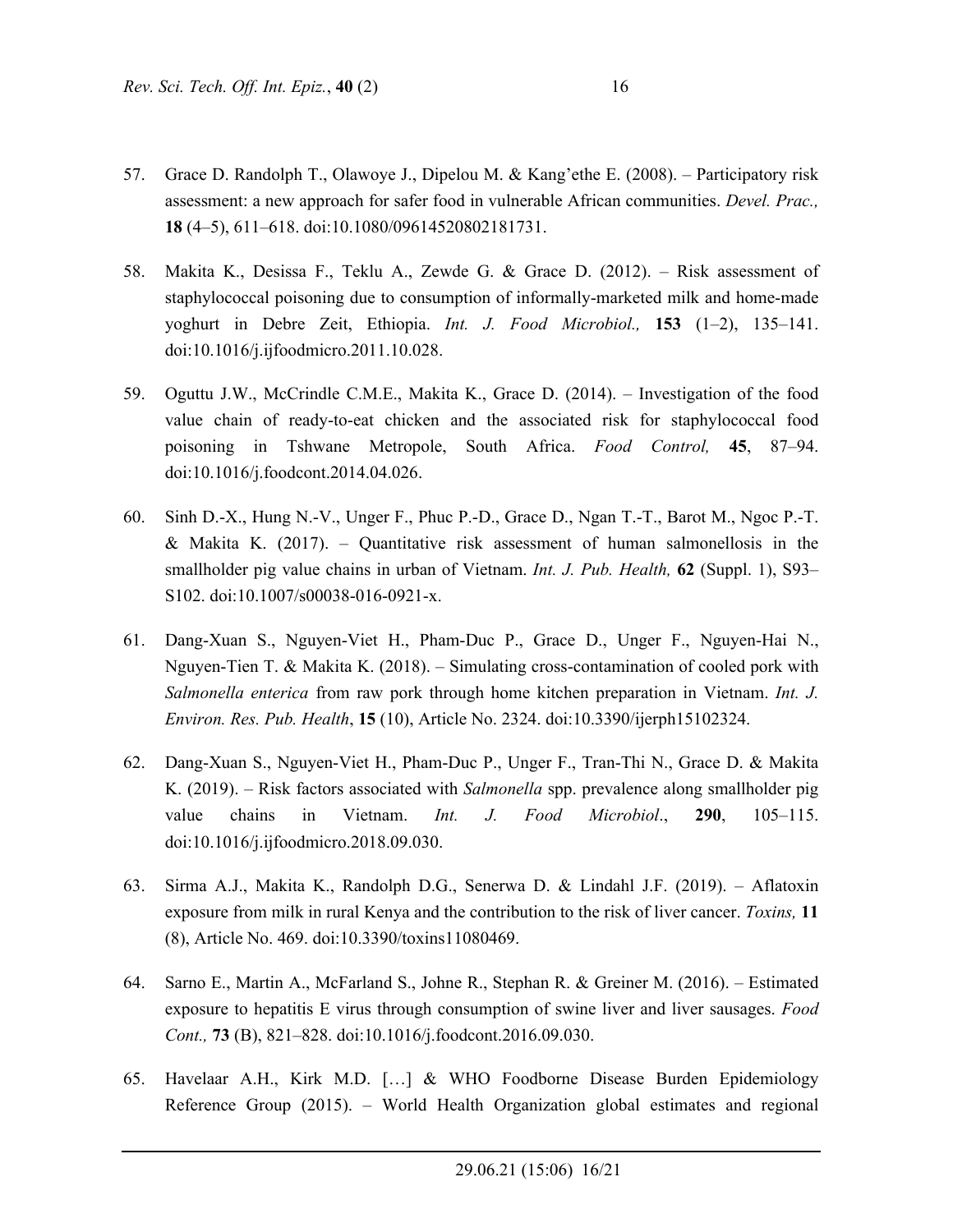comparisons of the burden of foodborne disease in 2010. *PLoS Med.,* **12** (12), Article No. e1001923. doi:10.1371/journal.pmed.1001923.

- 66. Food and Drug Administration (FDA) Center for Veterinary Medicine (2000). Human health impact of fluoroquinolone resistant *Campylobacter* attributed to the consumption of chicken. FDA, Silver Spring, United States of America, 109 pp. Available at: https://fda.report/media/76429/Human-Health-Impact-of-Fluoroquinolone-Resistant-Campylobacter-Attributed-to-the-Consumption-of-Chicken.pdf (accessed on 30 March 2021).
- 67. Alban L., Ellis-Iversen J., Andreasen M., Dahl J. & Sönksen U.W. (2017). Assessment of the risk to public health due to use of antimicrobials in pigs – an example of pleuromutilins in Denmark. *Front. Vet. Sci.,* **4**, Article No. 74. doi:10.3389/fvets.2017.00074.
- 68. Caffrey N., Invik J., Waldner C.L., Ramsay D. & Checkley S.L. (2019). Risk assessments evaluating foodborne antimicrobial resistance in humans: a scoping review. *Microbial Risk Anal.,* **11**, 31–46. doi:10.1016/j.mran.2018.08.002.
- 69. Lopatkin A., Meredith H.R., Srimani J.K., Pfeiffer C., Durrett R. & You L. (2017). Persistence and reversal of plasmid-mediated antibiotic resistance. *Nat. Commun.,* **8**, Article No. 1689. doi:10.1038/s41467-017-01532-1.
- 70. Knight G.M., Davies N.G. […] & Atkins K.E. (2019). Mathematical modelling for antibiotic resistance control policy: do we know enough? *BMC Infect. Dis.,* **19**, Article No. 1011. doi:10.1186/s12879-019-4630-y.
- 71. Makita K., Fujimoto Y., Sugahara N., Miyama T., Usui M., Asai T., Kawanishi M., Ozawa M. & Tamura Y. (2020). – Quantitative release assessment of *mcr*-mediated colistinresistant *Escherichia coli* from Japanese pigs. *Food Saf.,* **8** (2), 13–33. doi:10.14252/foodsafetyfscj.D-20-00004.
- 72. Rich K.M., Denwood M.J., Stott A.W., Mellor D.J., Reid S.W.J. & Gunn G.J. (2013). Systems approaches to animal disease surveillance and resource allocation: methodological frameworks for behavioral analysis. *PLoS One,* **8** (11), e82019. doi:10.1371/journal.pone.0082019.
- 73. Rich K.M., Dizyee K., Nguyen T.T.H., Duong N.H., Pham V.H., Nguyen T.D.N., Unger F. & Lapar M.L.  $(2018)$ . – Quantitative value chain approaches for animal health and food safety. *Food Microbiol.,* **75**, 103–113. doi:10.1016/j.fm.2017.09.018.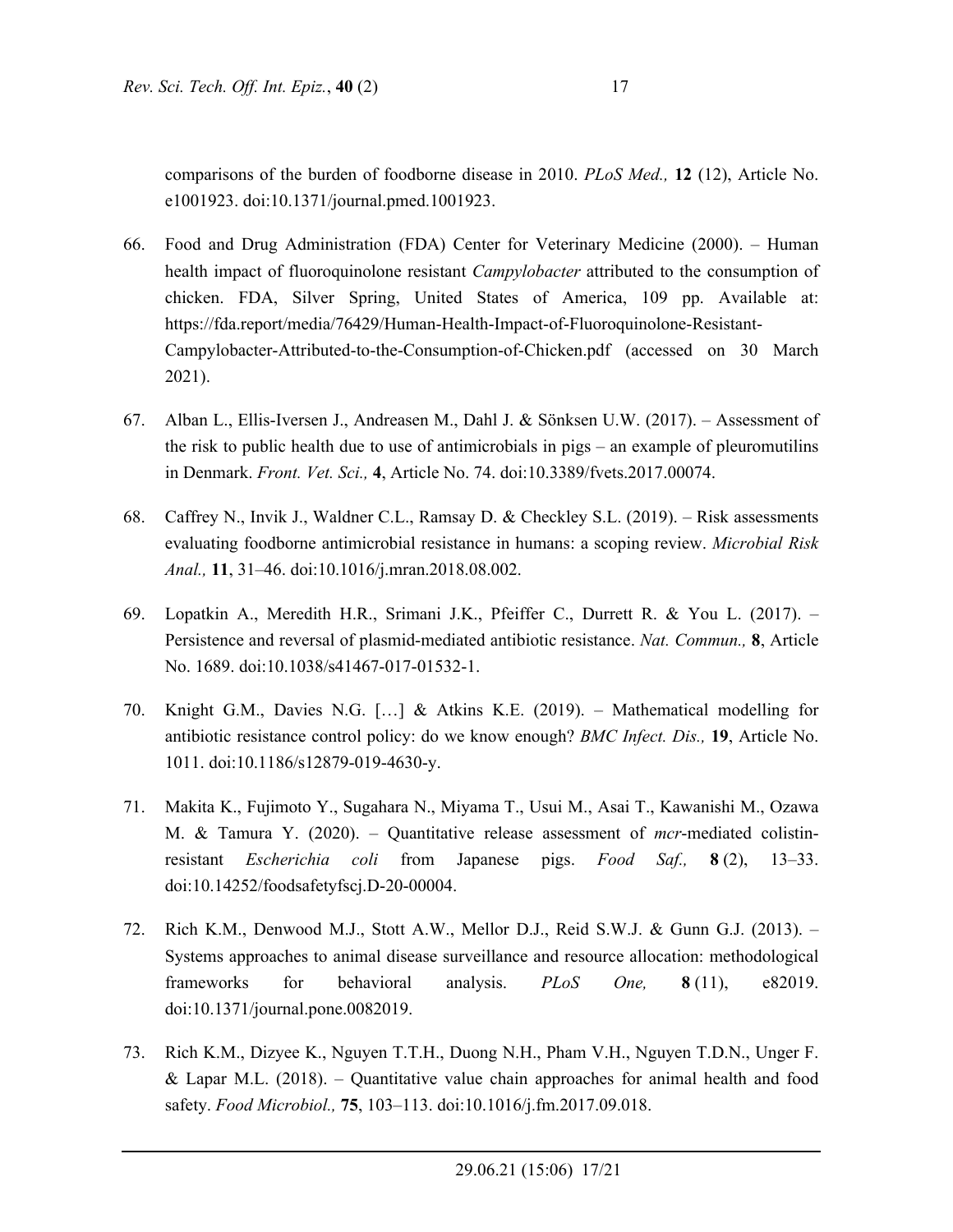- 74. Makita K., Steenbergen E., Haruta L., Hossain S., Nakahara Y., Tamura Y., Watanabe T., Kadowaki H. & Asakura S. (2020). – Quantitative understanding of the decision-making process for farm biosecurity among Japanese livestock farmers using the KAP-Capacity framework. *Front. Vet. Sci.*, **7**, Article No. 614. doi:10.3389/fvets.2020.00614.
- 75. Hennessey M., Kim S., Unger F., Nguyen-Viet H., Dang-Xuan S., Nguyen-Thi T. & Häsler B. (2020). – Exploring the potential of using nudges to promote food hygiene in the pork value chain in Vietnam. *Prev. Vet. Med.,* **181**, Article No. 105003. doi:10.1016/j.prevetmed.2020.105003.

 $\mathcal{L}_\text{max}$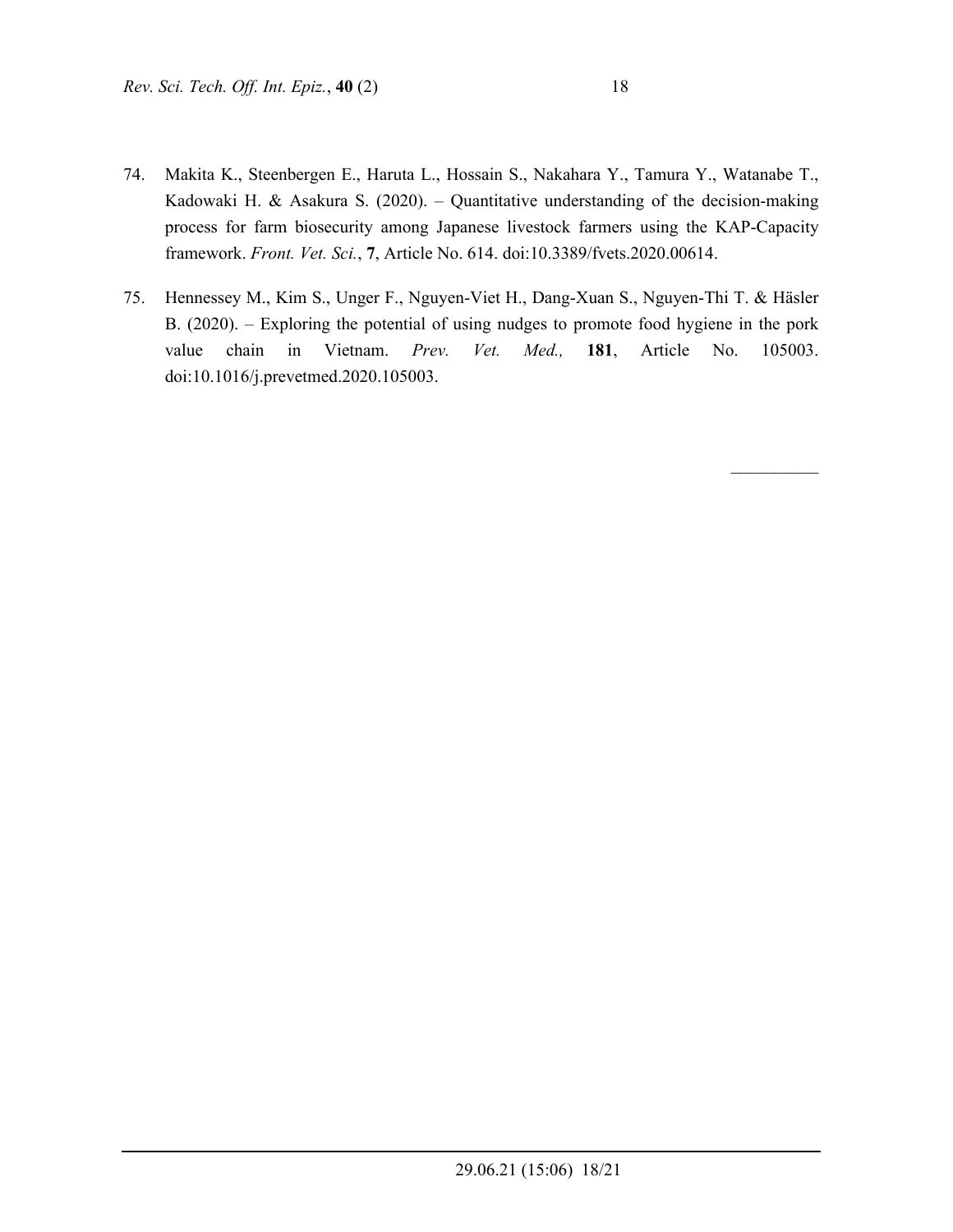



**The four components of World Organisation for Animal Health import risk analysis** (10)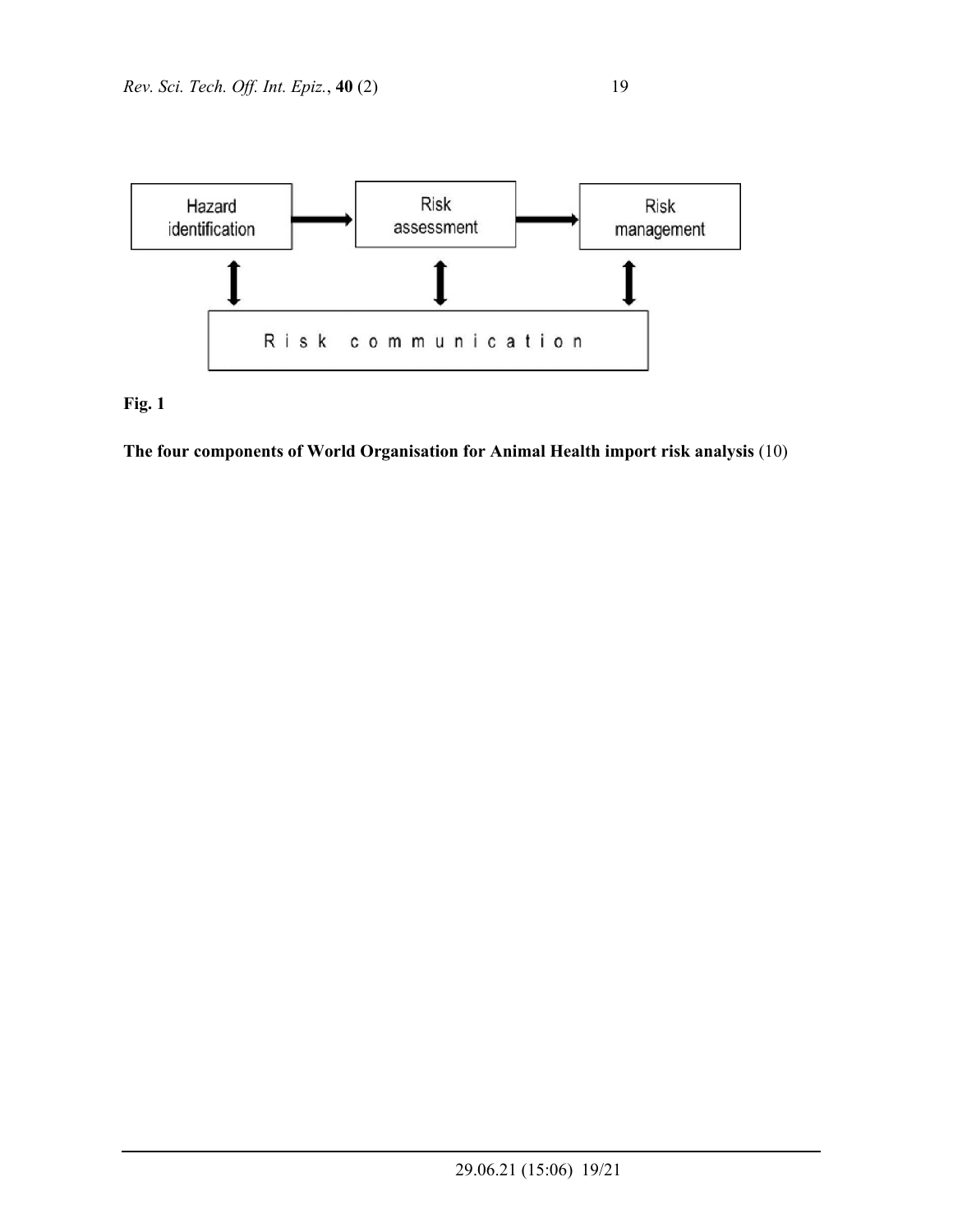|             | $O$ and a distant               |            |                 |            |            |             |                |
|-------------|---------------------------------|------------|-----------------|------------|------------|-------------|----------------|
|             |                                 | Negligible | <b>Very low</b> | Low        | Moderate   | <b>High</b> | <b>Extreme</b> |
| Probability | <b>Negligible</b>               | Negligible | Negligible      | Negligible | Negligible | Negligible  | Very low       |
|             | <b>Extremely low Negligible</b> |            | Negligible      | Negligible | Negligible | Very low    | Low            |
|             | <b>Very low</b>                 | Negligible | Negligible      | Negligible | Very low   | Low         | Moderate       |
|             | Low                             | Negligible | Negligible      | Very low   | Low        | Moderate    | High           |
|             | Slight                          | Negligible | Very low        | Low        | Moderate   | High        | Extreme        |
|             | <b>Moderate</b>                 | Negligible | Very low        | Low        | Moderate   | High        | Extreme        |
|             | <b>High</b>                     | Negligible | Very low        | Low        | Moderate   | High        | Extreme        |
|             |                                 |            |                 |            |            |             |                |

Consequence

## **Fig. 2**

## **An example of a risk estimation matrix**